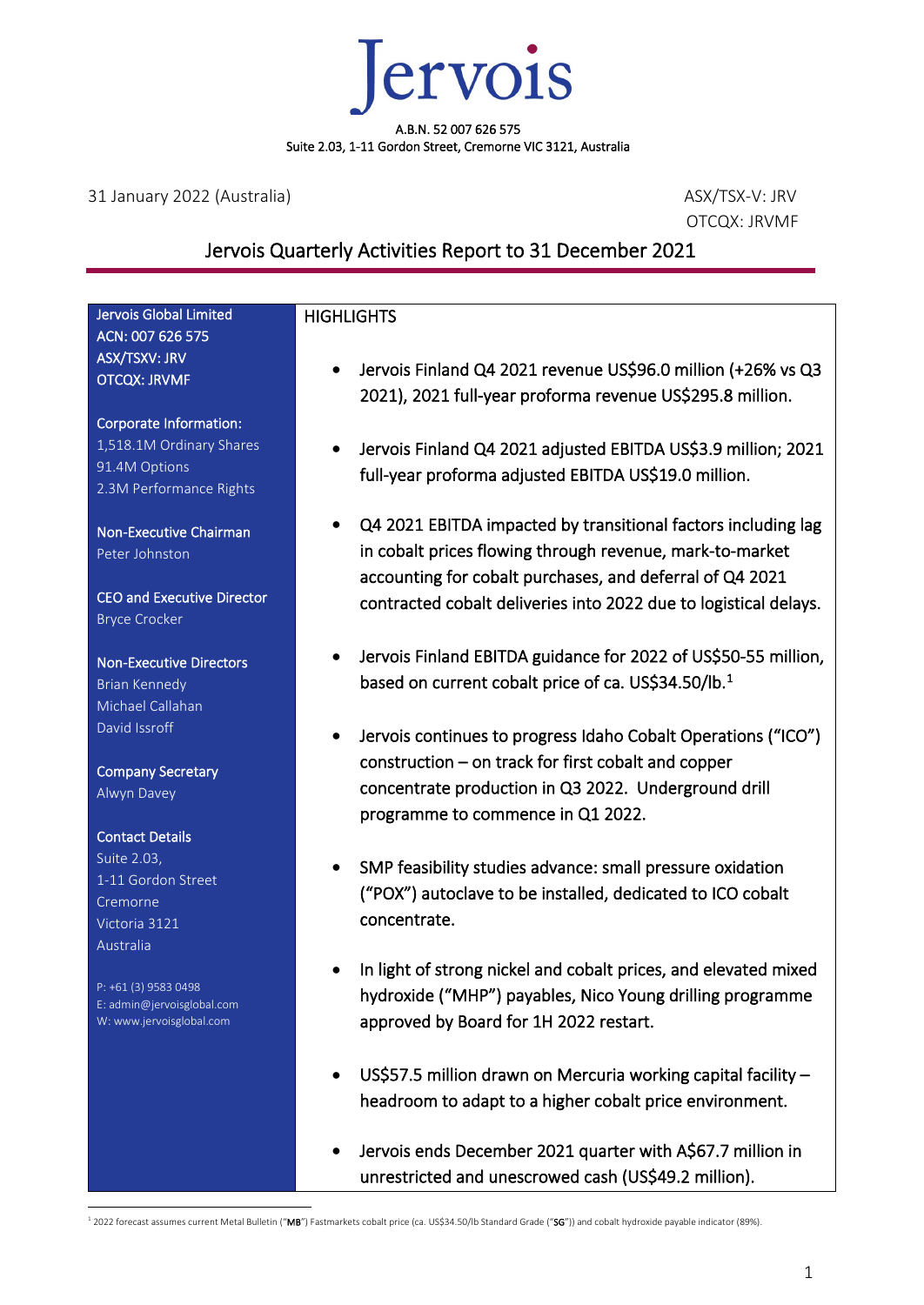## Jervois Finland

#### Business Integration

Following the acquisition of Jervois Finland in September 2021, integration activities continued during Q4 across commercial (including purchasing, sales, working capital and risk management), information technology, finance, environment, sustainability, governance and technical services.

## Sales and Marketing

Jervois achieved Q4 revenue of US\$96.0 million, representing cobalt sales volume of 1,687 metric tonnes. This was the strongest quarter for 2021 due to a combination of positive cobalt price momentum and strong sales volumes. Q4 2021 also represented the strongest revenue performance for Jervois Finland since Q3 2018 (on a proforma basis).

Proforma 2021 full year revenue was US\$295.8 million based on cobalt sales volume of 5,677 metric tonnes. Production for the year was broadly in line with sales volumes.

Jervois' outlook for 2022 is positive, with strong demand across its industrial customers in each of Europe, the United States and Japan. Demand in key market segments is currently robust, and expected to remain so across the year based on Jervois' customer feedback on their own sales projections, as global recovery from the Covid-19 pandemic continues to gain momentum.

#### Chemicals, Catalysts and Ceramics

- Consumption remains strong in chemicals segments, with continued expectations of +5% growth versus 2021, and increased price premiums.
- Improving outlook in catalyst segment after delayed catalyst changeouts and softer consumption in refinery catalysts in 2021. Catalyst recycling business is stable.
- Ceramics and pigment demand recovered significantly in 2021 from Covid related slowdowns, but higher energy costs which are having to be absorbed by producers, is expected to moderate growth rates in 2022.

## Powder Metallurgy

- Powder metallurgy outlook is stable for 2022, with potential for modest growth depending upon the end use markets:
	- General engineering, mining and infrastructure businesses remains stable.
	- **Product sales into automotive customers continue to be impacted by the global** shortage of semiconductor availability.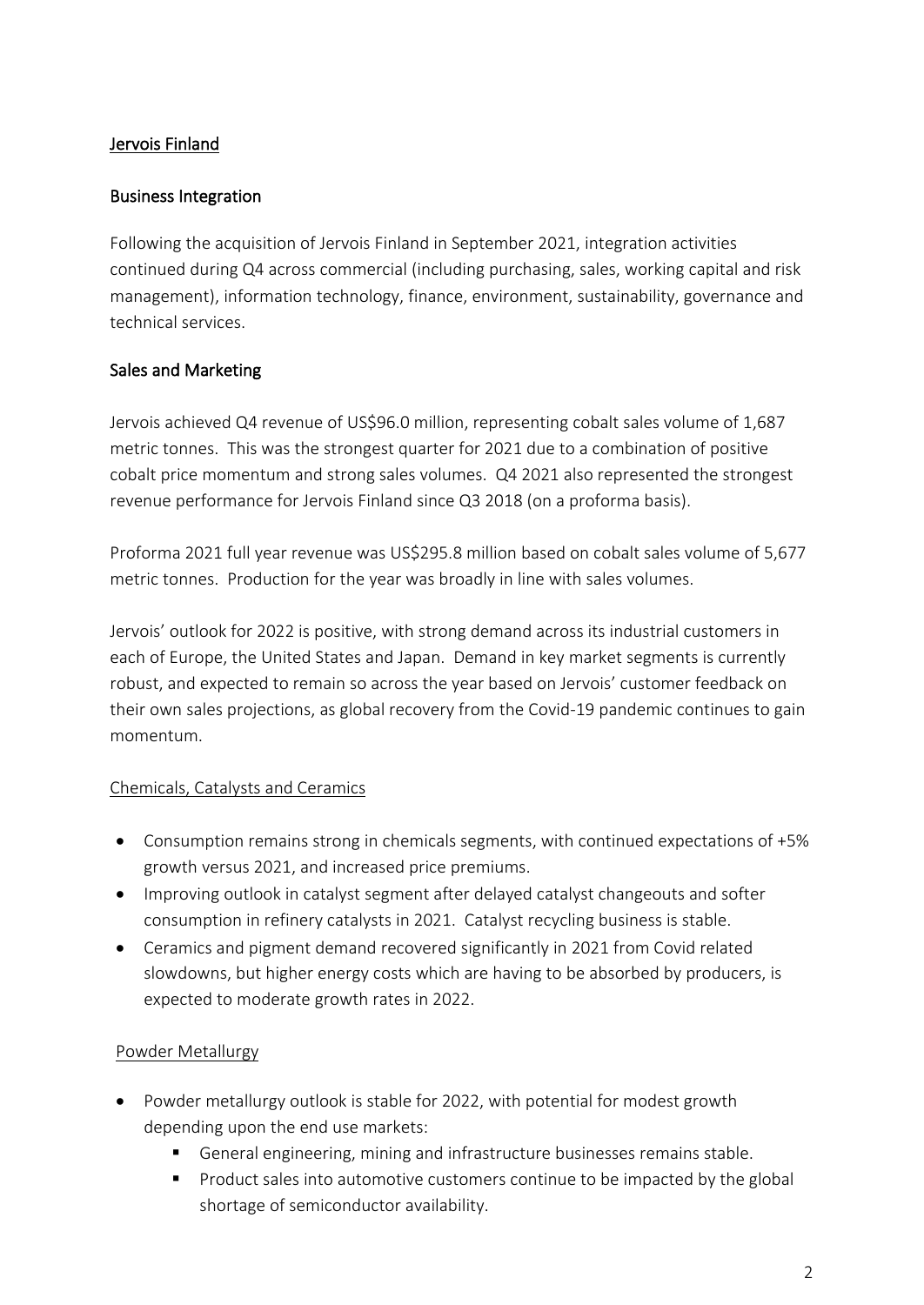Aerospace and energy (oil & gas) are showing early positive signs of a rebound and increase in demand.

#### Batteries

- Electric vehicle market penetration continues to increase globally, typically trending in 2021 well above analyst expectations at the start of the year. Ternary cathode materials continue to drive demand for cobalt units, with the emergence of lithium ion phosphate ("LFP") chemistries, specifically in China, moderating cobalt demand growth and price escalation. Based on current spot commodity prices (nickel, cobalt, manganese, lithium hydroxide and lithium carbonate), high nickel (811) NMC and LFP cathodes are essentially at cost parity.
- Whilst battery input costs continue to rise for most components, production is also increasing rapidly – the outlook remains strong given underlying battery growth.
- Cobalt demand into consumer electronics rose significantly in 2021, particularly in China.
- Cobalt sulphate prices remain at a premium to metal outside of China, supported by rapidly increasing requirements for cobalt in ternary cathode materials, largely associated with electric vehicles.

## Financial Performance[2](#page-2-0)

Jervois Finland Q4 2021 revenue of US\$96.0 million represented a +26% increase compared to proforma Q3 2021 revenue and was the strongest quarterly revenue performance since Q3 2018. The 2021 full year proforma revenue was US\$295.8 million.

Jervois Finland adjusted EBITDA was US\$19.0 million and US\$3.9 million for the proforma full year 2021 and Q4 2021 respectively. Transitional factors impacted EBITDA in the quarter, including the revenue impact of higher cobalt prices lagging quoted prices by 1-2 months, delays of contracted cobalt hydroxide deliveries being replaced by higher priced purchases in the spot market, and the mark-to-market accounting impact of unpriced or "open" cobalt hydroxide inventory in a rising cobalt price environment. "Open" cobalt hydroxide purchase volumes are marked-to-market at each month end. When cobalt prices increase month-onmonth, until cobalt quotational period ("QP") and prices are final, interim accounting cost adjustment rises are recorded in Jervois Finland's income statement (which since Jervois acquired the business, occurred in each of September, October, November, and December). EBITDA benefits of the higher cobalt price are realised once market prices stabilise or fall.

Whilst Jervois was not immune to industry cost headwinds in the quarter (including pricing of consumables and utilities), underlying plant operating performance was strong with production efficiency, plant reliability and product quality all in-line with internal targets.

<span id="page-2-0"></span><sup>2</sup> Information on the basis of preparation for the financial information included in this Quarterly Activities report is set out on page 13 below.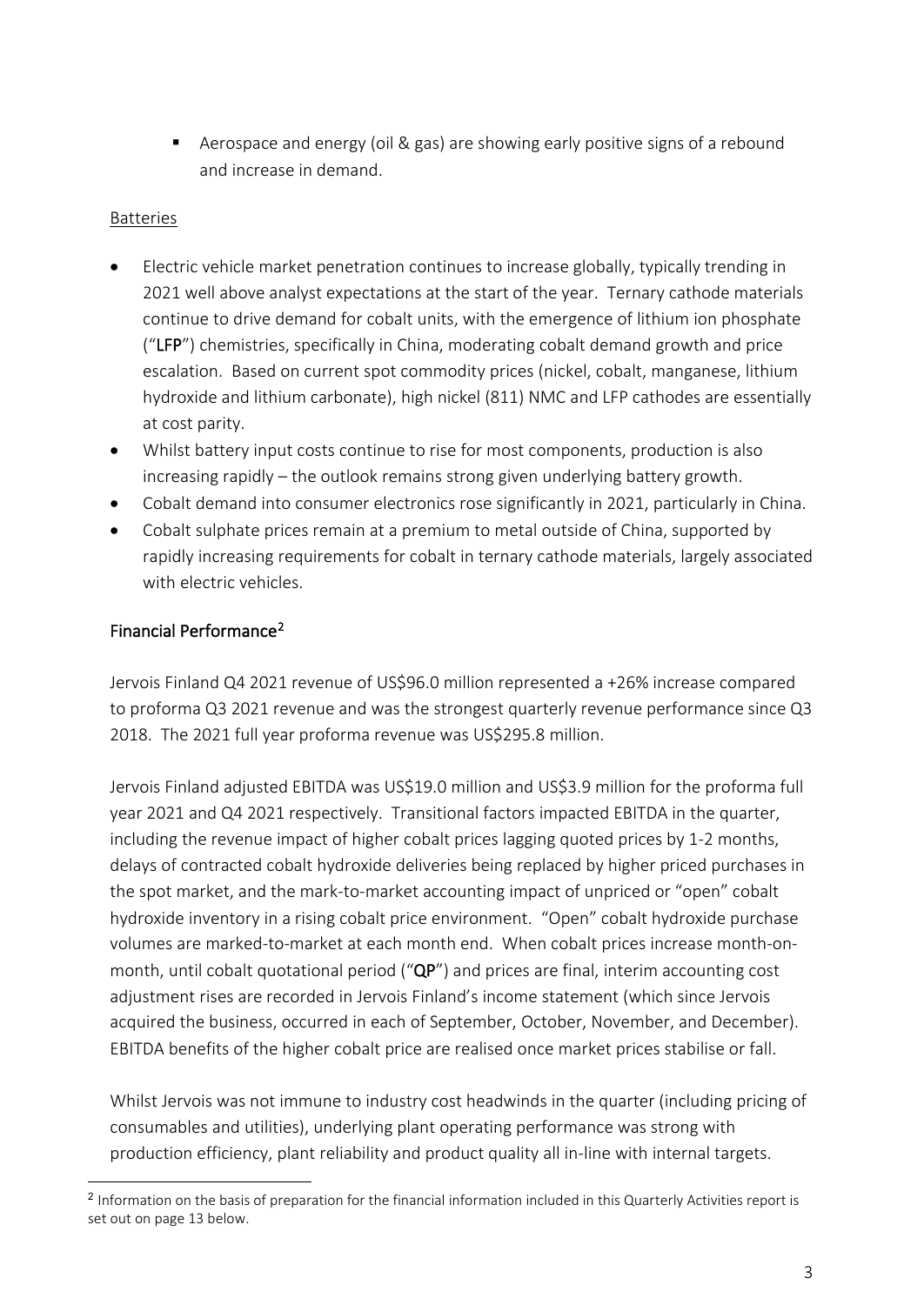Jervois Finland has plans in place to continuously improve cost performance and plant efficiency to offset inflationary pressures.



Figure 1: Jervois Finland Financial Metrics and Market Price Indicators

## Earnings Guidance

Jervois Finland guidance for 2021 was provided in the Jervois equity raise Investor Presentation (27 July 2021) to support the acquisition. A comparison of 2021 results compared to guidance, together with the summary of 2022 guidance, is presented in Figure 2.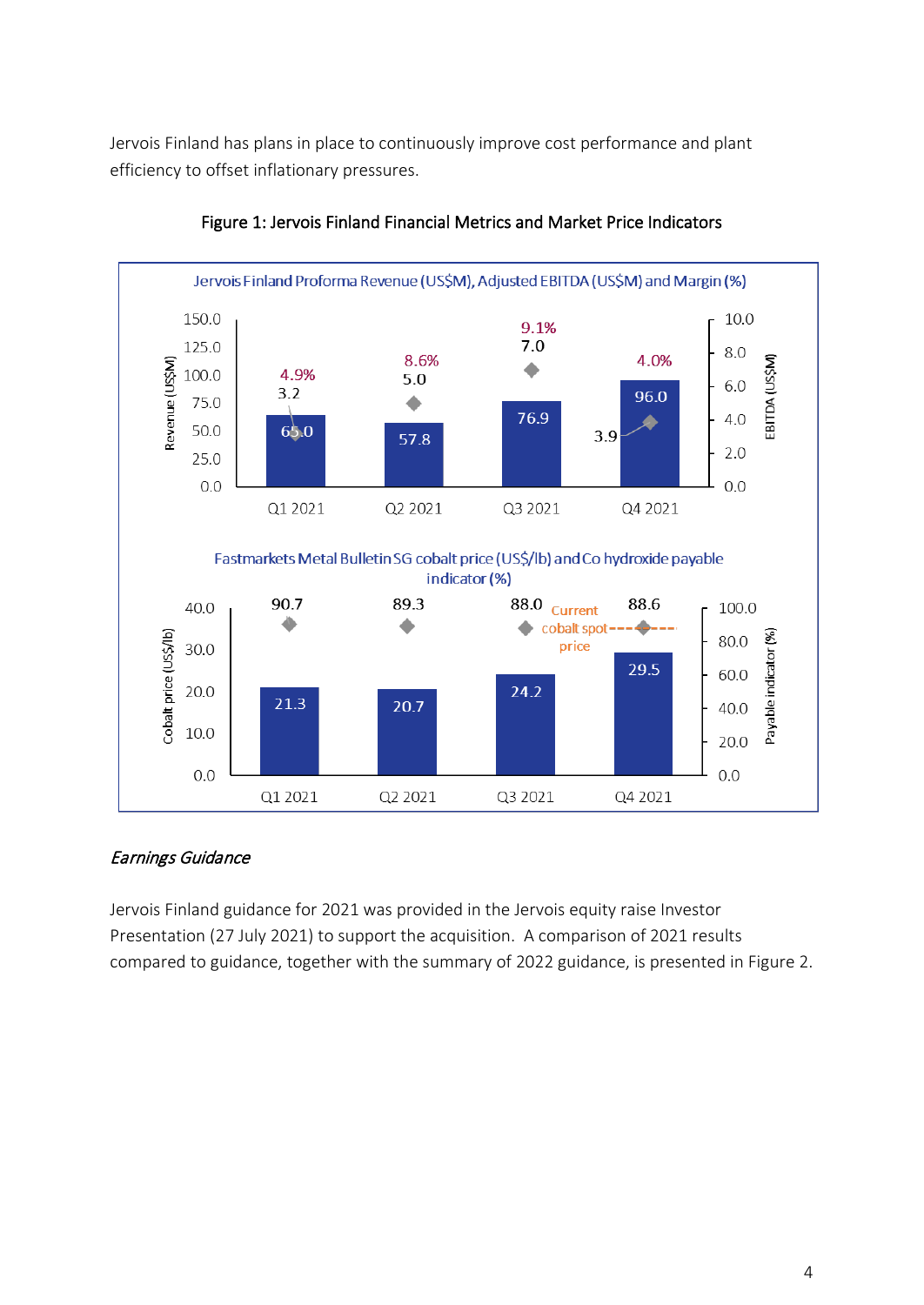|                                                      | 2021<br>Forecast<br>(Proforma, July<br>2021 | 2021<br>Actual<br>(Proforma,<br>unaudited) |
|------------------------------------------------------|---------------------------------------------|--------------------------------------------|
| Cobalt price (Metal Bulletin market price) – US\$/lb | US\$20.00/lb                                | US\$24.00/lb                               |
| Sales volumes (total) – m lbs                        | 12.4                                        | 12.5                                       |
| Revenue - US\$M                                      | 270.0                                       | 295.8                                      |
| Pro forma adjusted EBITDA - US\$M                    | 20.0                                        | 19.0                                       |
| Proforma adjusted EBITDA Margin - %                  | 7%                                          | 6%                                         |
| $Capex - US$M$                                       | 3.7                                         | 2.4                                        |

## Figure 2: Comparison to 2021 Equity Raise Guidance and 2022 Guidance

|                                                                    | 2022 Guidance     |
|--------------------------------------------------------------------|-------------------|
| Cobalt price (Metal Bulletin Fastmarkets Standard Grade) - US\$/lb | US\$34.50/lb      |
| 2022 sales volumes guidance - Tonnes (M lbs)                       | 6,000(13.2)       |
| 2022 EBITDA guidance - US\$M                                       | $US$50.0 - 55.0M$ |
| 2022 EBITDA sensitivity to +/- US\$1.00/lb cobalt price change     | US\$2.0M          |

Sales volumes and revenue both exceeded guidance reflecting strong demand and higher cobalt prices to finish the year.

One-off integration costs unrelated to underlying operating performance totalling US\$0.7 million were excluded from proforma adjusted EBITDA shown in Figure 2. These included ITrelated costs associated with the acquisition provided by Freeport under a Transition Services Agreement to separate Jervois Finland onto a standalone platform to be managed moving forward by Jervois. These costs will decrease throughout first half of 2022 as transition and integration activities progress. Proforma, adjusted EBITDA was ca. 5% lower than guidance, due to the previously noted factors of higher cobalt prices and associated sales price lag and mark to market accounting of unpriced inventory. Capital expenditure discipline post Jervois's takeover led to lower spend, with a continued prioritisation on critical, high-return projects.

Cobalt demand momentum witnessed in the second half of 2021 sets the stage for a strong 2022. EBITDA guidance for 2022 is US\$50-55 million, based on the current Metal Bulletin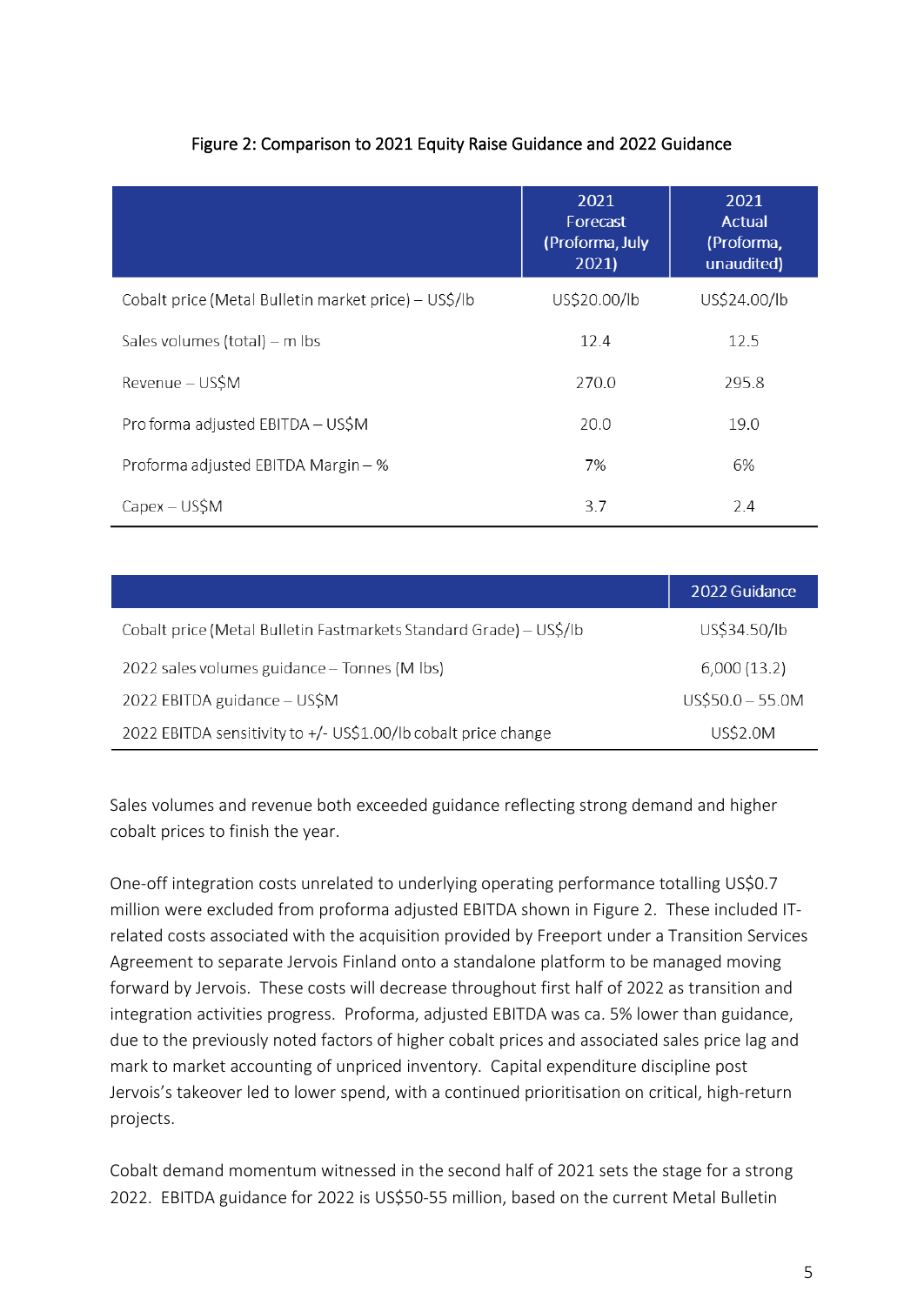("MB") Fastmarkets Standard Grade ("SG") cobalt price and cobalt hydroxide payable indicator of ca US\$34.50/lb and 89% respectively throughout the year. Sales are expected to grow at +6% year on year, due to the previously mentioned demand strength. As demonstrated by Q4 2021, cobalt price volatility will impact actual EBITDA outcomes.

# Working capital

Closing 2021, the Jervois Finland business was underpinned by more than US\$100 million of final product inventory. Net working capital rose in the quarter by US\$21 million to US\$115 million due to the ca. US\$8.00 per lb increase in the cobalt price. The increase was funded via drawdown on the US\$75 million standby working capital facility secured with Mercuria Energy Trading SA ("Mercuria") (the "Facility"), as announced in October 2021. There were two drawdowns in the quarter – US\$32.5 million in November, and US\$25.0 million in December, to fund the working capital increase in Q4 2021 and to provide flexibility for Q1 2022 given the strong cobalt demand and pricing environment.

Investment in working capital forms part of the Jervois Finland business model, and results from a diverse and specialized product portfolio, supply chain length and desire to maintain inventory proximate to key customers. Inventory management and customer sale terms are structured to maximise the long-term commercial value that is obtained via delivery of high premia products.

# Idaho Cobalt Operations ("ICO"), United States

Jervois concluded a cost and schedule review for ICO in December 2021, with total estimated project expenditure for ICO development increasing from US\$92.6 million to US\$99.1 million, due to inflationary pressure from labour and materials markets. Increases in costs relating to high density polyethylene ("HDPE") for the waste storage facility, steel and cement supply, camp materials, construction and site labour cost contributed to inflationary pressure on the project budget and were incorporated into the revised forecast.

At end January, Jervois has committed almost US\$65 million of the total capital expenditure budget. Capital expenditure in Q4 2021 was US\$11.6 million and total project-to-date capital expenditure at the end of the calendar year was US\$21.7 million.

Mine development and surface construction activities are both on track, with the former moving ahead of plan with good ground conditions and jumbo productivity. Both East and West portals are now well advanced with progress on underground infrastructure commencing, including the first underground drill bay which is now complete. Mill and concentrator building construction continues, with mill foundations completed in Q1 2022. The crushed ore bin erection is underway. The Tailings Waste Storage Facility ("TWSF") is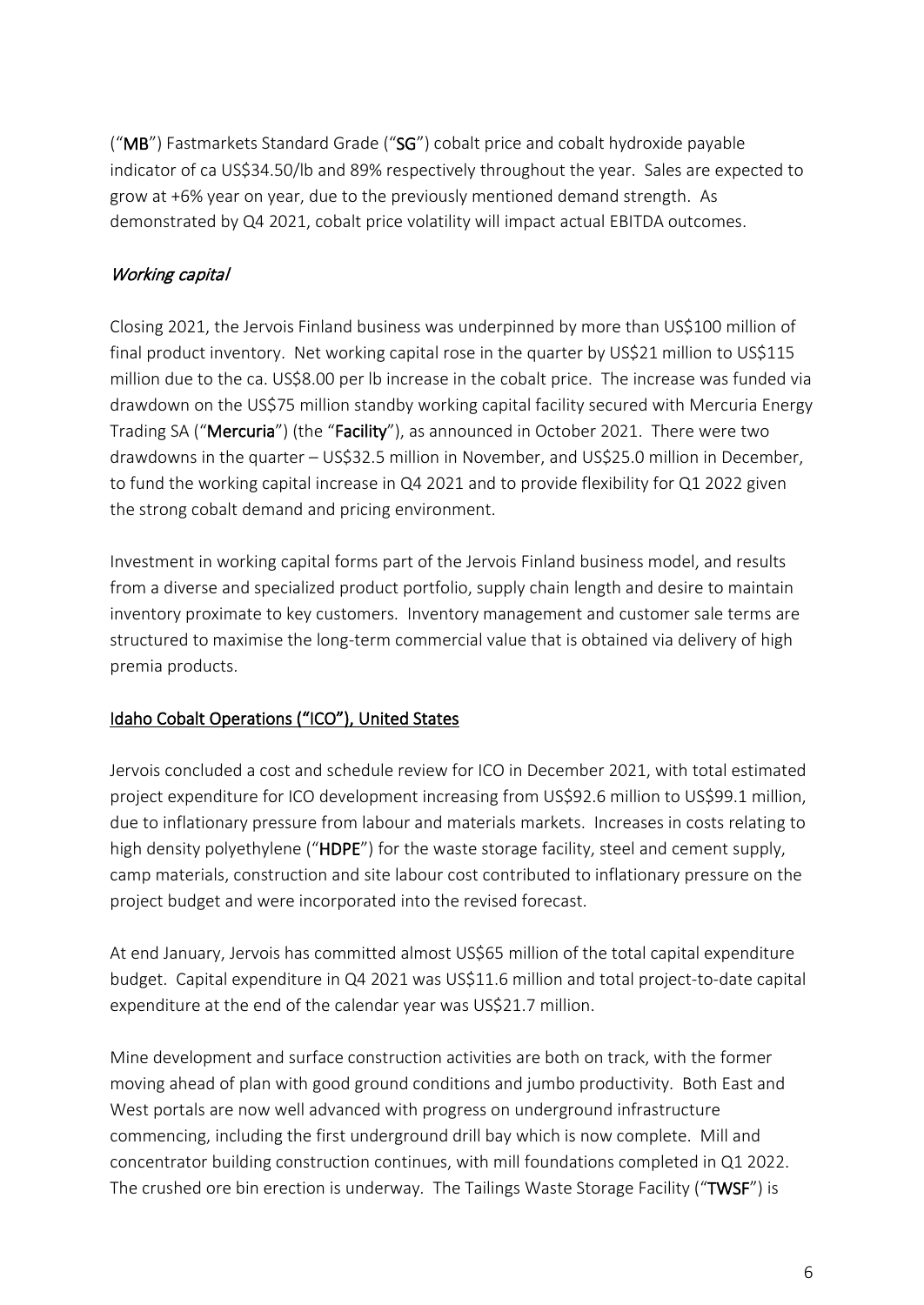now in operation. The accommodation-camp is scheduled to be operational April 2022, with first modules being received.

During 2022, Jervois is planning a drill programme both at surface and below ground. The initial underground section of this plan is to improve the robustness of the resource model that will be generating a production block model for mining start up later this year. Planning is also underway to determine what resource extension targets can be drilled from underground positions. Surface drilling is also anticipated during 2022, targeting extension of the existing Mineral Resource Estimate ("MRE").

Jervois has committed an initial US\$1.2 million at ICO to complete approximately 5,800 metres of underground in-fill drilling on the RAM deposit. The infill drilling campaign across 2022, will reduce drill hole spacing in the underground resource ahead of first production later this year. Underground drilling is expected to commence later in Q1 2022. Surface drilling to focus on expanding the MRE to support future production increases and or mine life extensions, will commence once the snow melts later in 2022.

ICO is fully funded to completion. RPM Global visited ICO in January 2021 to finalise the Cost to Complete Test review for bondholders in their capacity as Independent Engineer for the US\$100 million Senior Secured Bonds. The first US\$50 million drawdown is anticipated in Q1 2022.

ICO is a key asset in delivering Jervois' strategy to become a leading independent cobalt and nickel company providing metals and minerals for the world's energy transition through a western supply chain. When commissioned in Q3 2022, ICO will be the United States' only domestic mine supply of cobalt, a critical mineral used in applications across industry, defense, energy and electric vehicles.

## São Miguel Paulista ("SMP") nickel and cobalt refinery, Brazil

Jervois' Bankable Feasibility Study ("BFS") for SMP continued to advance. Insights from the study have indicated that the increased size of the pressure oxidative ("POX") autoclave, which has been under evaluation by Jervois to restart SMP at its prior nickel capacity of 25,000mtpa, has a lead time incompatible with the ICO commissioning schedule. In view of this, Jervois is now planning to install a smaller POX autoclave, dedicated to ICO cobalt concentrate.

Subject to the outcome of the BFS, first cobalt production from the ICO POX autoclave is anticipated in Q2 2023 with SMP production capacity increasing from Q2 2024 to 25,000 tonnes nickel and 2,500 tonnes cobalt.

Jervois has progressed its review of alternative product flowsheets. The preliminary conclusion is that the initial SMP product will remain cathode (rather than chemicals such as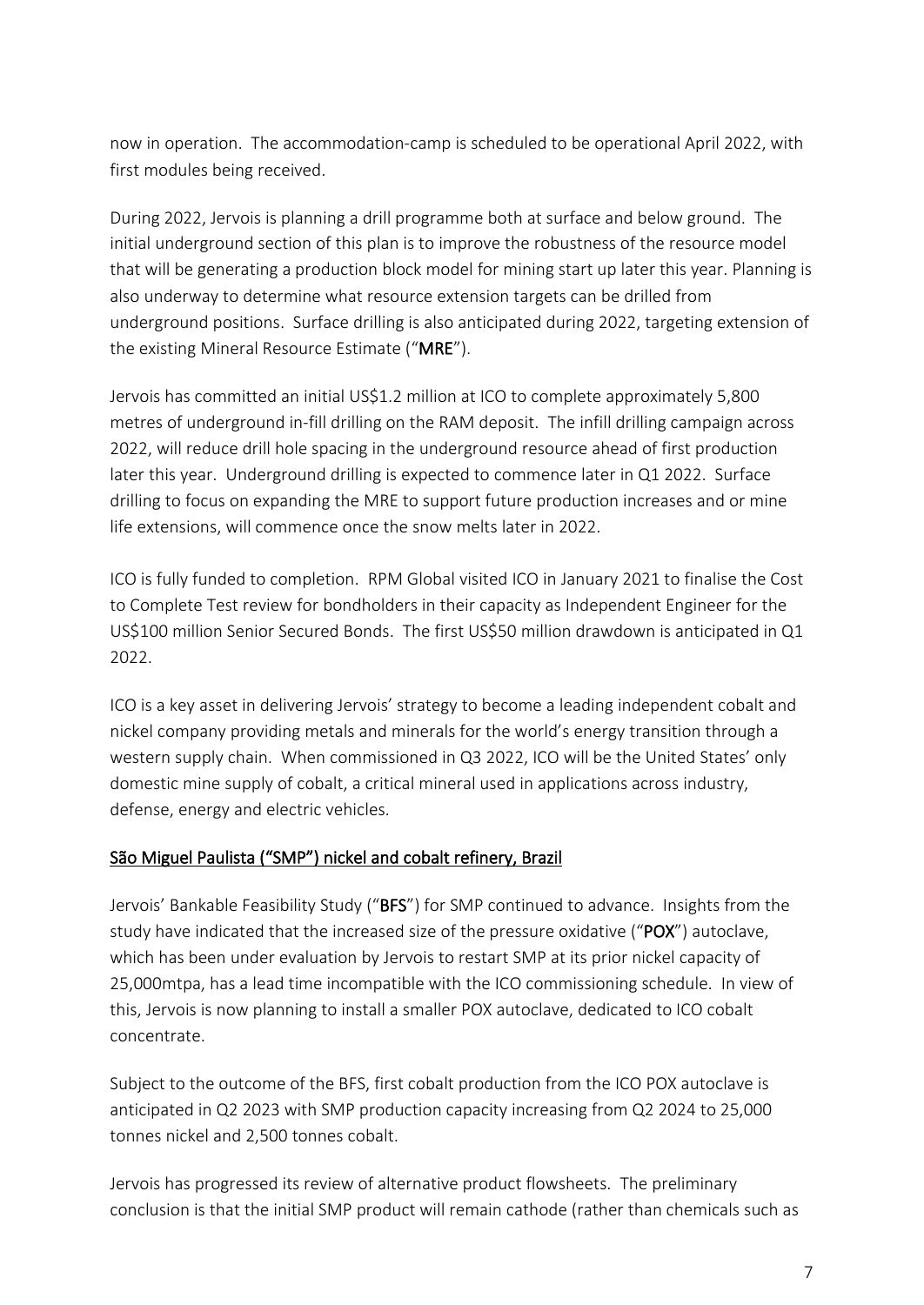nickel sulphate) due to lower capital expenditure requirement, shorter restart lead-times and strong demand for electrolytic nickel. A switch to nickel sulphate remains feasible and will be determined in conjunction with customer discussions, which remain ongoing.

The SMP stage 1 BFS outcomes for processing mixed nickel hydroxide precipitate ("MHP") and cobalt hydroxide is expected to be released by end Q1 2022, with stage 2 including the larger POX expected to be released by Q3 2022.

The acquisition of SMP is anticipated to close in Q2 2022. The São Paulo City Hall operating permit renewal process continues with the outside date for closing extended to 31 May 2022.

#### Nico Young Nickel-Cobalt Project, New South Wales, Australia

Jervois's 100% owned Nico Young nickel and cobalt deposits are comprised of mineralisation bodies held under separate but adjacent exploration licenses, "Young-Ardnaree" and "Thuddungra". The project envisages heap leaching nickel and cobalt laterite ore to produce either an intermediate mixed hydroxide precipitate ("MHP") or refining through to battery grade nickel sulphate and cobalt in refined sulphide. In prior roles, Jervois's Directors and Executives constructed, commissioned and operated the only commercially successful nickel – cobalt heap leach operation outside of China at Glencore's Murrin Murrin facility in Western Australia, which was based on ores similar to Nico Young.

Jervois's view is that heap leaching is the most attractive development route for the low grade nickel-cobalt mineralisation of Eastern Australia. Heap leaching nickel laterites in dry climates is a sensible, lower capital and reduced technical and environmental risk development approach versus the high capital and elevated construction and operating risk nature of high pressure acid leach ("HPAL") facilities.

In May 2019, Jervois released a positive NI 43-101 compliant Preliminary Economic Assessment (" $PEA$ ")<sup>[3](#page-7-0)</sup> on Nico Young. The PEA supported the technical and economic viability of heap leaching laterite ore, based on the production of battery grade nickel sulphate hexahydrate crystal and cobalt sulphide, as final, refined products. Within the study scope, Jervois also completed to the equivalent level of engineering, the ability to produce an MHP.

At the time, Jervois noted Nico Young provided an attractive opportunity for development when commodity prices improved. Nickel and cobalt prices have significantly increased since that time, materially above those applied in the PEA. In addition, MHP payables have risen from the mid 70 percent on nickel up into the low 90's.

<span id="page-7-0"></span><sup>&</sup>lt;sup>3</sup> Due to the PEA's reliance on inferred mineral resources, Australian regulatory requirements prevent the release of the PEA on the ASX. Accordingly, Jervois shareholders and potential investors are cautioned against placing undue reliance on the content or outcomes of the PEA.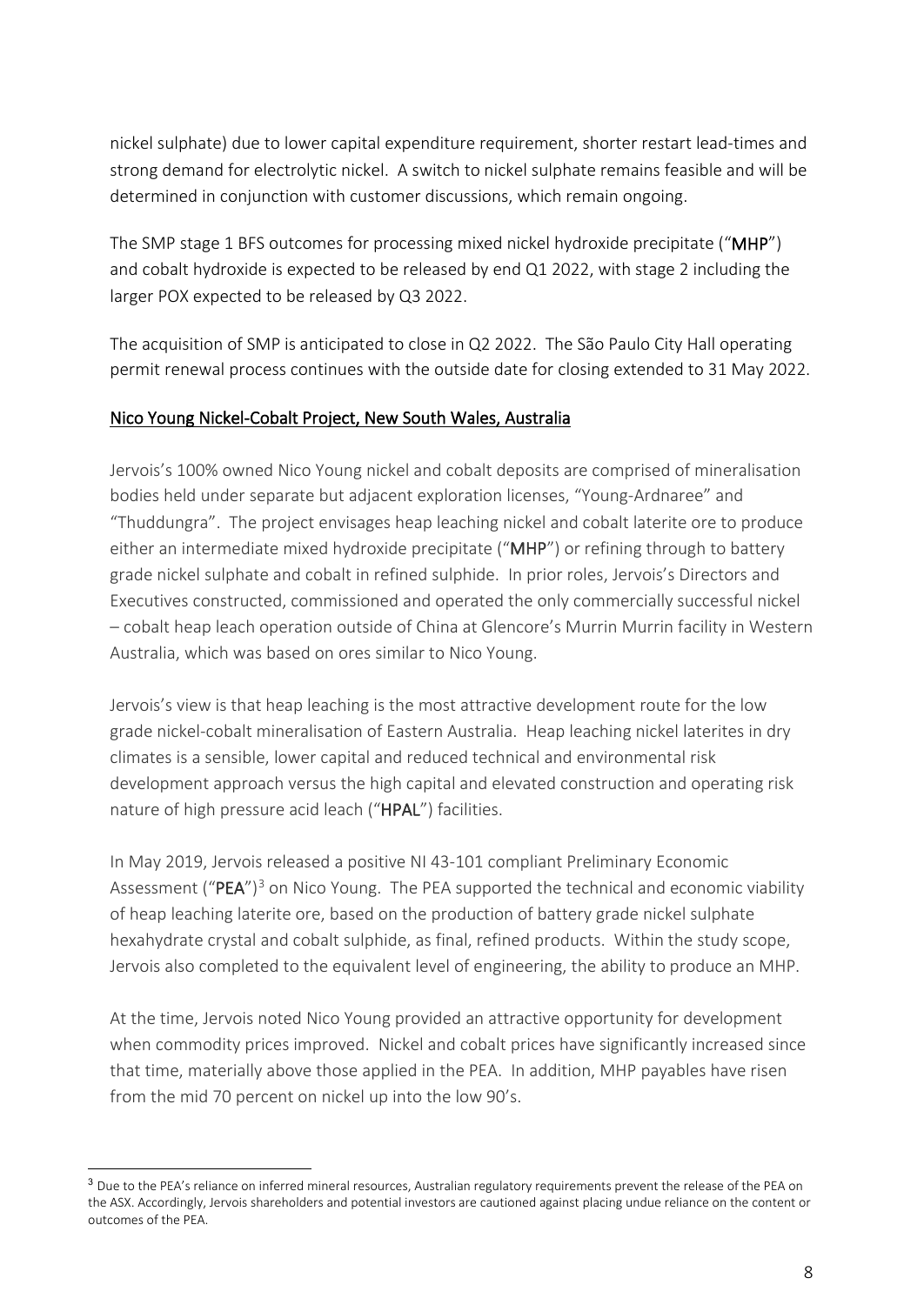Importantly, at SMP in Sao Paulo, Brazil, Jervois has a purchase option over an existing nickel and cobalt refinery that has successfully processed MHP from a number of third party suppliers in the past, including those based in Australia. The upcoming anticipated closing of the SMP acquisition could enable a revised development plant at Nico Young to produce an MHP suitable for refining in Brazil, resulting in estimated capital savings of approximately A\$200 million based on numbers from the 2019 PEA.

Jervois's Board has approved recommencement of drilling at Nico Young during 1H 2022, with an initial focus on converting inferred resources into the indicated category. Further detail will be provided once drill contractor tendering is completed, and the appropriate surface agreements updated with landowners.

## Corporate Activities

## **Liquidity**

Jervois ended the December 2021 quarter with A\$67.7 million (US\$49.2 million) in cash (excluding restricted cash associated with the US\$100 million ICO Senior Secured Bond).

As announced on 29 October 2021, Jervois Finland Oy, along with its parent Jervois Suomi Holding Oy (together the "Borrowers") entered into a working capital facility with Mercuria (the "Lender"). Jervois Finland's facility with Mercuria is for an initial commitment of US\$75 million with a maturity date of 31 December 2024. There is a currently uncommitted Accordion mechanism to accommodate additional borrowing capacity of US\$75 million, which would take the overall standby working capital facility to US\$150 million.

# First Drawdown of Bond Offering

The first of two drawdowns of 50% of the US\$100 million Bond Offering proceeds from the escrow account is anticipated in Q1 2022, following satisfaction of the conditions precedent to withdrawal, as outlined in the company announcement on 5 July 2021.

## Environmental, Social, Governance and Compliance

Building on efforts initiated in the previous quarter related to the Jervois Finland acquisition, Jervois continued to prioritize integration and harmonization of ESG policies and procedures across the organization while strengthening related collaboration between operations in Finland, the United States and Brazil.

With a mature, well established ESG framework in place, important links have been made between technical leaders from Jervois Finland and ICO. Health and safety continues to be of paramount importance across the organization and in all operations. Areas of increased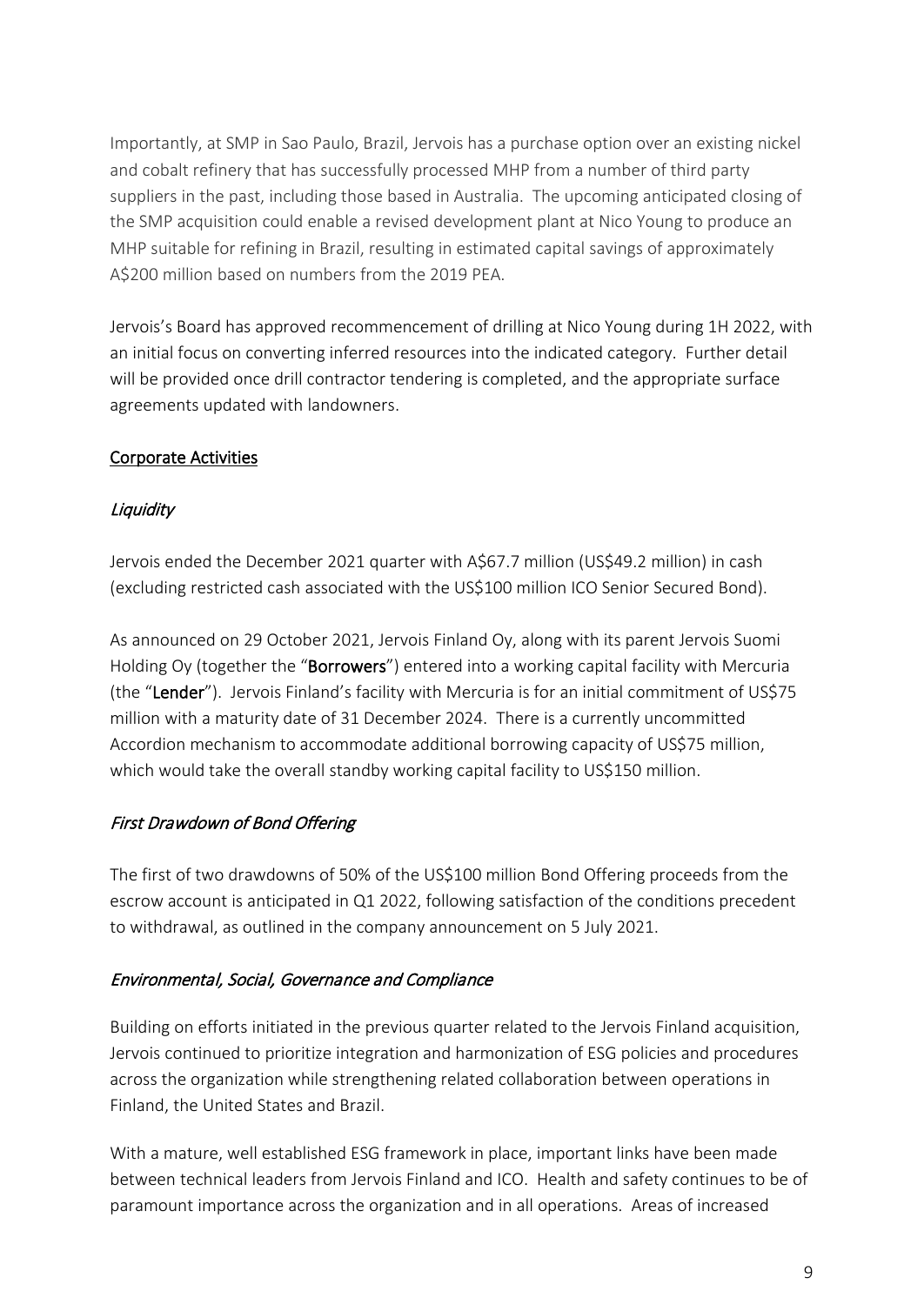coordination support work towards ISO 14001 and 45001 certifications at ICO and approaches to stakeholder engagement. With respect to the latter, stakeholder mapping processes are regularly undertaken at Jervois Finland in conjunction with related ISO certifications and efforts are moving towards time-bound engagement plans.

Among other stakeholder outreach efforts, ICO has increased emphasis on supplier adherence to standards, improved internal and external grievance mechanisms and initiated an engagement process to formalize community agreements. ICO's collaboration with the Idaho Conservation League ("ICL") under the "Upper Salmon Conservation Action Program" ("USCAP") continues, with three projects underway and a new round of grants planned for 2022 (further details can be viewed at [https://jervoisglobal.com/esg/our-approach/\)](https://jervoisglobal.com/esg/our-approach/).

Informed by outcomes of the recent COP26 in Glasgow and supported by Jervois Finland's operational leadership in the area, Jervois made additional progress in advancing internal climate strategies. This included operational action related to energy, waste and water consumption and related R&D efforts.

In conjunction with the Company's broader approach to ESG, Jervois continues its engagement in various initiatives and associations, including the Cobalt Institute's Responsible Sourcing and Sustainability Committee ("RESSCOM"), leadership roles in its Cobalt REACH Consortium and engagement in the United States Zero Emission Transportation Association ("ZETA"), of which the Company is a founding member alongside industry leaders such as Tesla, Albemarle and Livent.

## Other Corporate Activities

Jervois finalised the post-closing adjustments related to the acquisition of Freeport Cobalt (now Jervois Finland). The previously announced purchase price of US\$192 million was adjusted to US\$185 million (excluding cash). Jervois received cash proceeds of US\$2.6 million from Freeport subsidiary, Koboltti Chemicals Holdings Limited ("KCHL") during the quarter.

The Company also upgraded its status with OTC Markets in the United States to OTCQX in January 2022.

## Management Updates

During the quarter, former Glencore executive Mr. Louis Martin's appointment as Group Manager – Tax was announced. He will be based at the Company's new commercial office in Nyon, canton of Vaud, Switzerland, effective 1 April 2022.

Mr. Martin joined Jervois with more than 30 years of experience in taxation, commencing his career in professional practice with Deloitte and subsequently Ernst & Young where, as a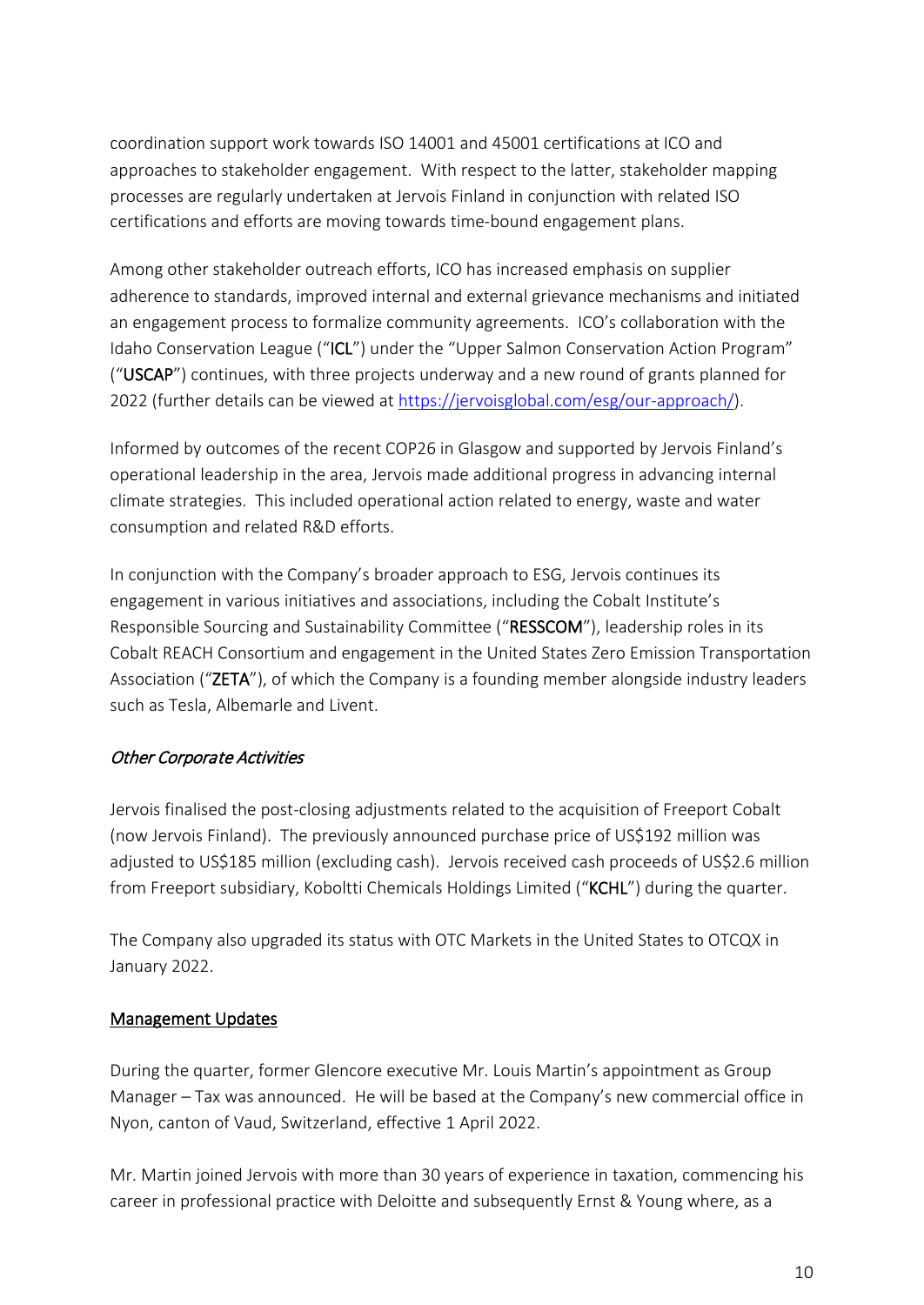Senior Manager, he first worked with members of the current Jervois executive team, advising Xstrata plc ("Xstrata") on the acquisition of the Canadian base metal company, Falconbridge Limited ("Falconbridge"). Upon the consummation of the acquisition in 2006, he was hired into Xstrata as Vice President of Taxation and oversaw the restructuring and integration of Falconbridge's global operations. Following the subsequent acquisition of Xstrata by his most recent employer, Glencore plc ("Glencore"), in 2013, Mr. Martin moved to Baar, Switzerland, as Global Head of Taxation for the copper division, with responsibility for both operating assets and trading activities.

Jervois Switzerland SA was incorporated with an effective date of 16 December 2021. This entity will house Jervois' emerging global nickel and cobalt trading activities, structured and built up around its three current and future operating sites of Jervois Finland, Idaho Cobalt Operations and Jervois Brazil (currently comprising the São Miguel Paulista ("SMP") nickel cobalt refinery, under purchase option from Companhia Brasileira de Alumínio ("CBA"), a publicly listed controlled subsidiary of Votorantim SA, a Brazilian family conglomerate).

In addition to Jervois's commercial and taxation functions, Chief Executive Officer Mr. Bryce Crocker will also be based out of the Nyon office.

## Exploration and Development Expenditure

No material cash expenditure on exploration and development was incurred during the quarter. Activities at ICO are now classified as Assets Under Construction and incurred cash expenditure of US\$11.6 million (A\$16.2 million) in the quarter.

In Brazil, Jervois' lease payment for the SMP Refinery was R\$4.5 million (A\$1.2 million) for the quarter (R\$1.5 million per month) and will now cease pending closing of the acquisition of SMP. Brazilian development cash expenditure excluding the lease payment, namely the SMP BFS and associated metallurgical testwork, totalled R\$3.7 million (A\$0.9 million) during the quarter.

## Insider Compensation Reporting

During the quarter, A\$0.1 million was paid to Non-Executive Directors and A\$0.1 million was paid to the CEO (Executive Director).

# NON-CORE ASSETS

Jervois' non-core assets are summarized on the Company's website.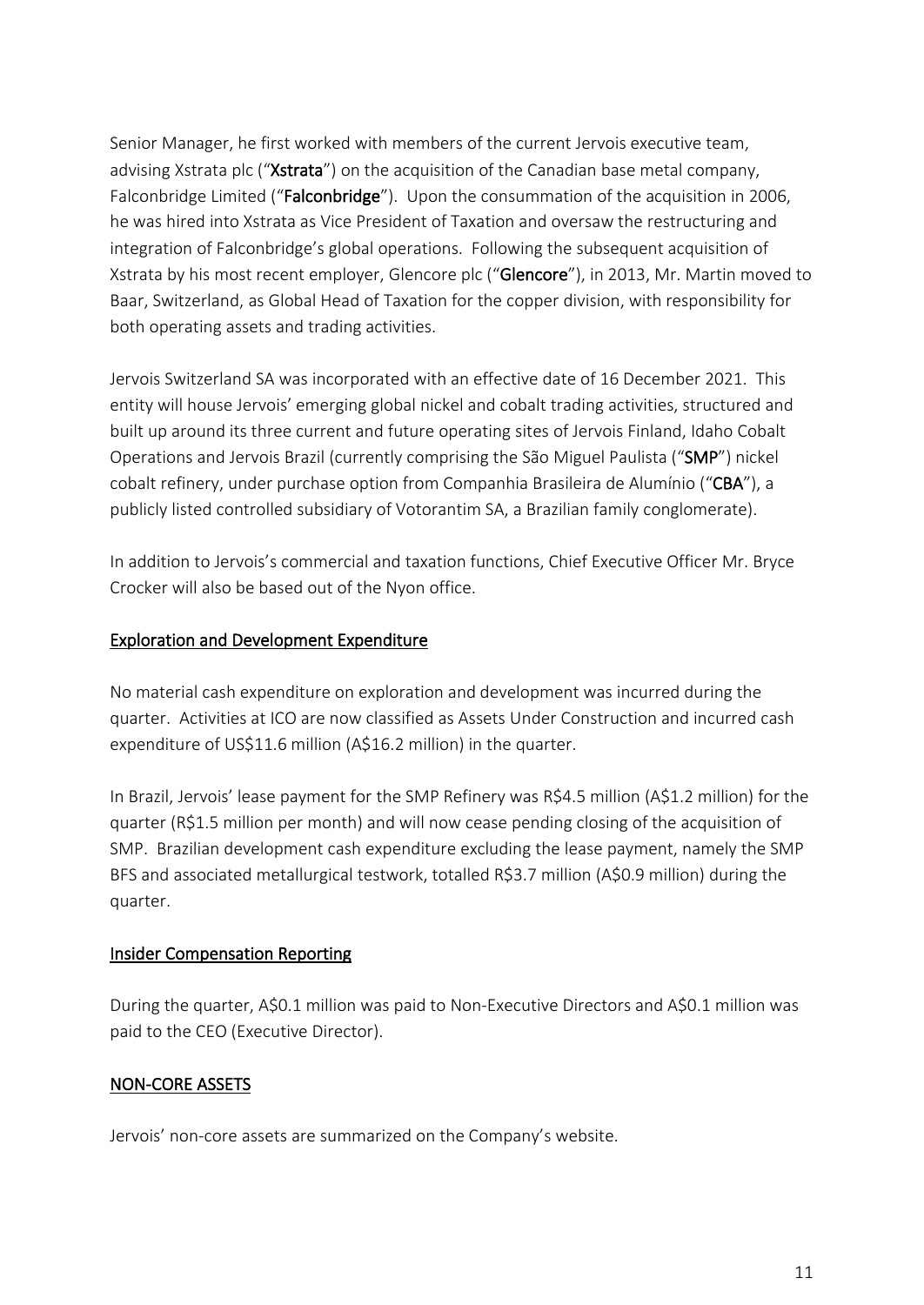#### ASX WAIVER INFORMATION

On 6 June 2019, the ASX granted a waiver to Jervois in respect of extending the period to 8 November 2023 in which it may issue new Jervois shares to the eCobalt option holders as part of the eCobalt transaction.

As at 31 December 2021, the following Jervois shares were issued in the quarter on exercise of eCobalt options and the following eCobalt options remain outstanding:

Jervois shares issued in the quarter on exercise of eCobalt options: Nil

eCobalt options remaining\*

1,344,750 eCobalt options exercisable until 28 June 2022 at C\$0.71 each 1,179,750 eCobalt options exercisable until 28 June 2023 at C\$0.61 each 1,980,000 eCobalt options exercisable until 1 October 2023 at C\$0.53 each 4,504,500

∗ The number of options represent the number of Jervois shares that will be issued on exercise. The exercise price represents the price to be paid for the Jervois shares when issued.

By Order of the Board Bryce Crocker Chief Executive Officer

For further information, please contact:

| Investors and analysts:     | Media:                               |
|-----------------------------|--------------------------------------|
| James May                   | Nathan Ryan                          |
| Chief Financial Officer     | <b>NWR Communications</b>            |
| Jervois Global Limited      | nathan.ryan@nwrcommunications.com.au |
| james.may@jervoisglobal.com | Mob: +61 420 582 887                 |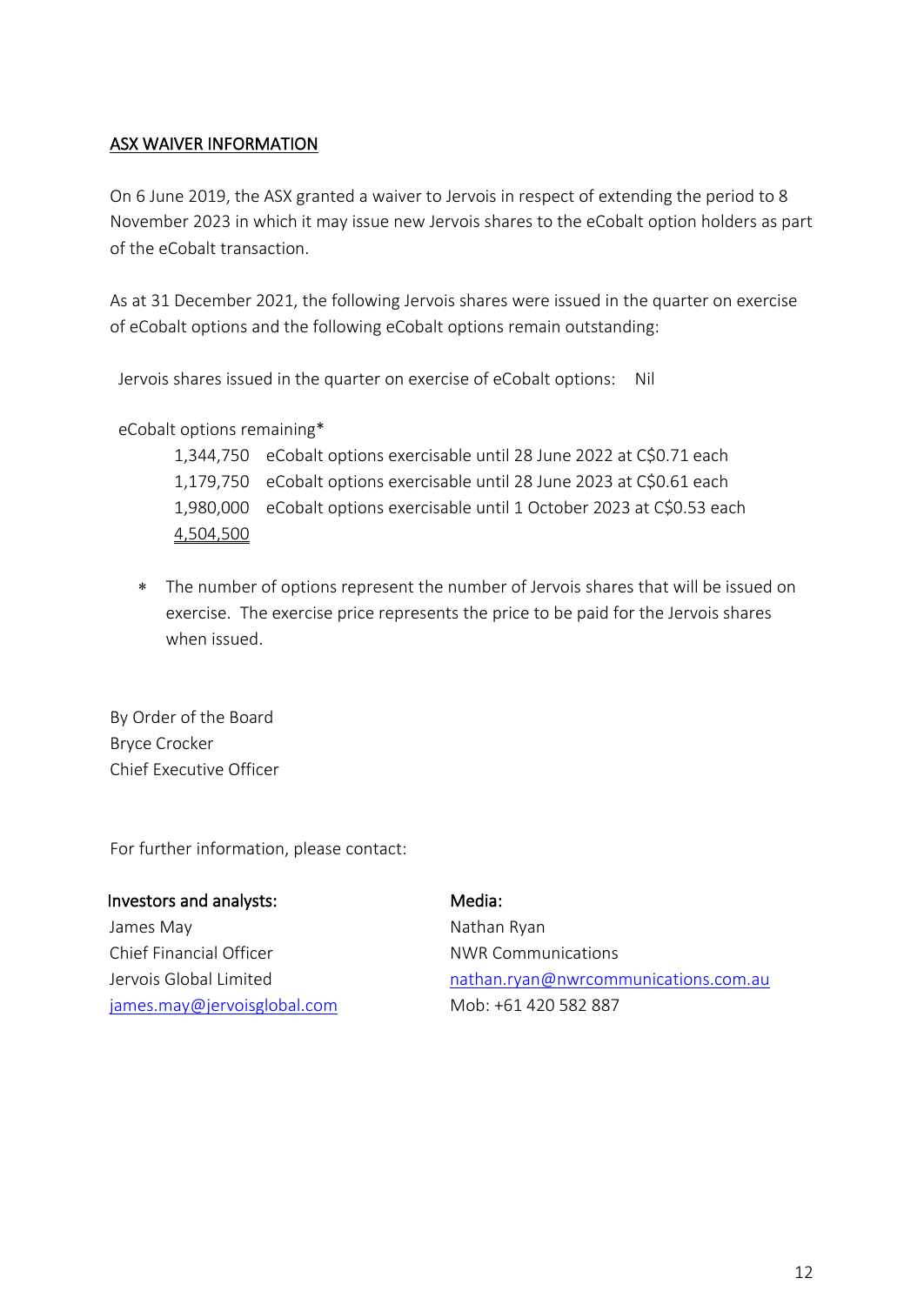#### BASIS OF PREPARATION OF FINANCIAL INFORMATION

Historical financial information for Jervois Finland prior to acquisition by Jervois Global Limited on 1 September 2022 is based on unaudited financial statements that have been prepared in accordance with US GAAP and accounting principles applied under its ownership by Freeport McMoRan Inc. Financial information presented for the period prior to acquisition by Jervois Global on 1 September 2021 is presented on a proforma basis for illustrative purposes only.

Financial information presented for periods after acquisition on 1 September 2022 is prepared under Jervois group accounting policies, which conform with Australian Accounting Standards ("AASBs") and International Financial Reporting Standards ("IFRS"). The Jervois Finland financial results for the period post-acquisition are consolidated into the Jervois Global consolidated financial statements. Information presented is unaudited. EBITDA for historical periods is presented as net income after adding back tax, interest, depreciation and extraordinary items and is a non-IFRS/non-GAAP measure.

The Jervois Finland 2022 guidance consists of forecast results for January to December. The forecast period includes an assumption of a forecast quoted cobalt price of US\$34.50/lb. Other forecast assumptions, including production, sales plans, costs and exchange rates are based on Jervois' internal estimates.

Adjusted EBITDA represents EBITDA attributable to Jervois, adjusted to exclude items which do not reflect the underlying performance of the company's operations. Exclusions from adjusted EBITDA are items that require exclusion in order to maximise insight and consistency on the financial performance of the company's operations. Exclusions include gains/losses on disposals, impairment charges (or reversals), certain derivative items, and one-off costs related post-acquisition integration. A reconciliation of EBITDA to Adjusted EBITDA for Jervois Finland is included in the Investor Presentation dated 31 January 2022.

#### Forward-Looking Statements

*This news release may contain certain "Forward-Looking Statements" within the meaning of the United States Private Securities Litigation Reform Act of 1995 and applicable Canadian securities laws. When used in this news release, the words "anticipate", "believe", "estimate", "expect", "target, "plan", "forecast", "may", "schedule" and other similar words or expressions identify forward-looking statements or information. These forwardlooking statements or information may relate to future EBITDA for the group, operations at Jervois Finland, construction work to be undertaken at ICO, timing of production at ICO, preparation of studies on the SMP refinery, closing of the acquisition of SMP refinery, utilisation of the working capital facility, drawdown of the ICO Bond, the reliability of third party information, and certain other factors or information. Such statements represent the Company's current views with respect to future events and are necessarily based upon a number of assumptions and estimates that, while considered reasonable by the Company, are inherently subject to significant business, economic, competitive, political and social risks, contingencies and uncertainties. Many factors, both known and unknown, could cause results, performance or achievements to be materially different from the results, performance or achievements that are or may be expressed or implied by such forward-looking statements. The Company does not intend, and does not assume any obligation, to update these forward-looking statements or information to reflect changes in assumptions or changes in circumstances or any other events affections such statements and information other than as required by applicable laws, rules and regulations.*

*Neither TSX Venture Exchange nor its Regulation Services Provider (as that term is defined in policies of the TSX Venture Exchange) accepts responsibility for the adequacy or accuracy of this release.*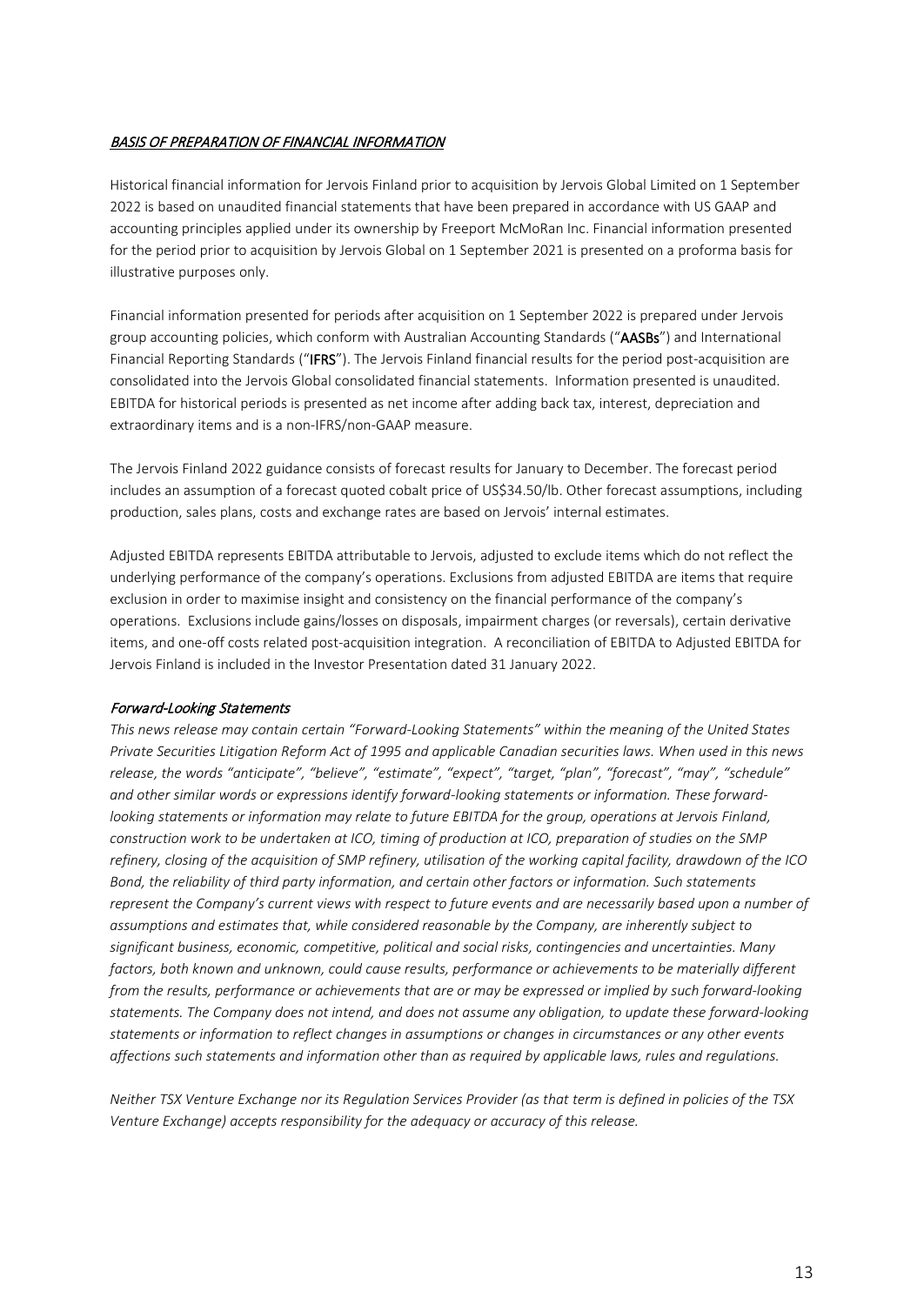#### **Tenements**

#### Australian Tenements

| Description      | Tenement number | Interest owned % |
|------------------|-----------------|------------------|
| Ardnaree (NSW)   | EL 5527         | 100.0            |
| Thuddungra (NSW) | EL 5571         | 100.0            |
| Nico Young (NSW) | EL 8698         | 100.0            |
| West Arunta (WA) | E804820         | 20.0             |
| West Arunta (WA) | E80 4986        | 20.0             |
| West Arunta (WA) | E80 4987        | 20.0             |

#### Uganda Exploration Licences

| Description  | <b>Exploration Licence number</b> | Interest owned % |
|--------------|-----------------------------------|------------------|
| Bujagali     | EL1666                            | 100.0            |
| Bujagali     | EL1682                            | 100.0            |
| Bujagali     | EL1683                            | 100.0            |
| Bujagali     | EL1665                            | 100.0            |
| Bujagali     | EL1827                            | 100.0            |
| Kilembe Area | EL1673                            | 100.0            |
| Kilembe Area | EL1674                            | 100.0            |
| Kilembe Area | EL1735                            | 100.0            |
| Kilembe Area | EL1736                            | 100.0            |
| Kilembe Area | EL1737                            | 100.0            |
| Kilembe Area | EL0012                            | 100.0            |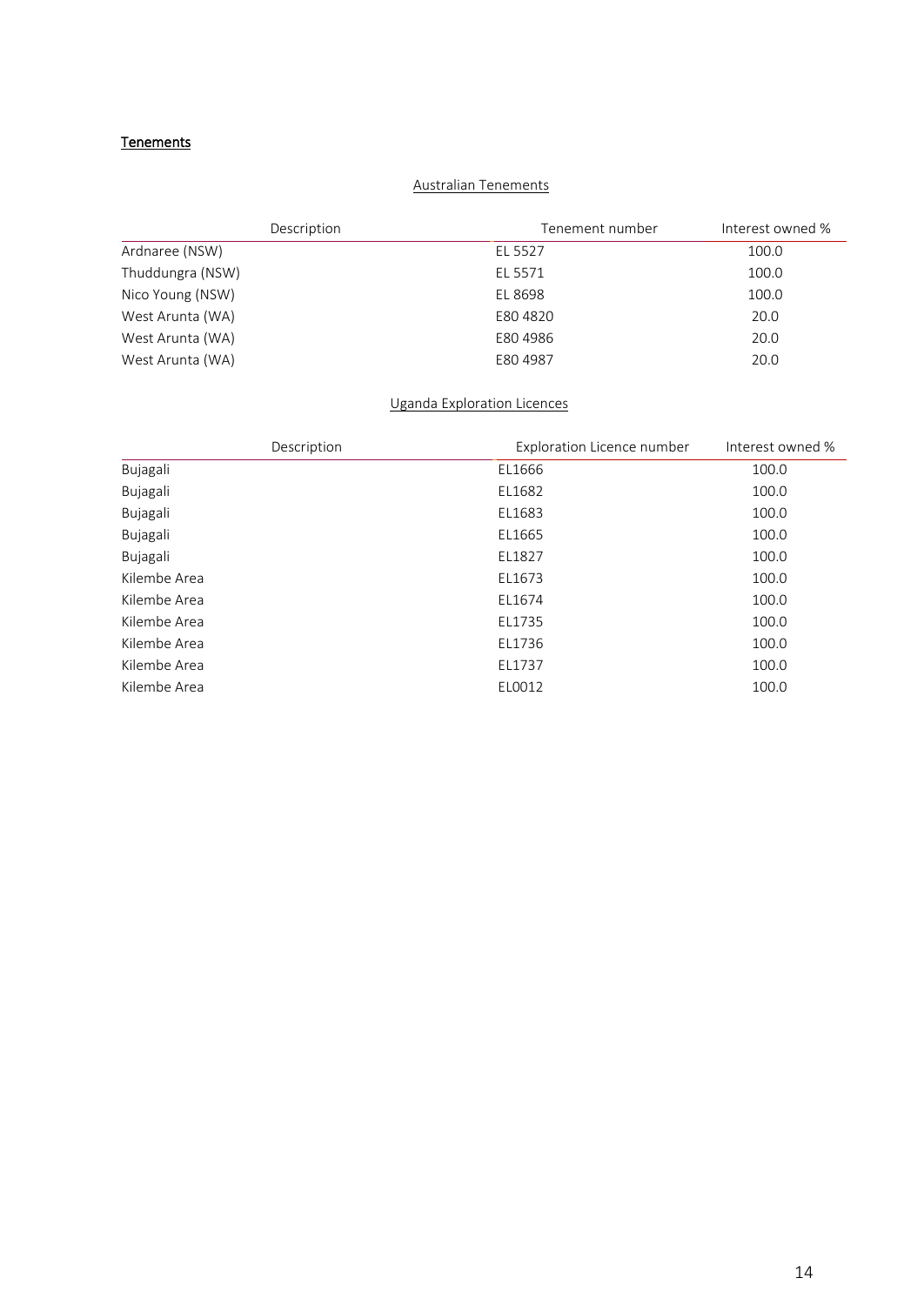| Idaho Cobalt Operations - 100% Interest owned |          |        |
|-----------------------------------------------|----------|--------|
| Claim Name                                    | County # | IMC#   |
| SUN <sub>1</sub>                              | 222991   | 174156 |
| SUN <sub>2</sub>                              | 222992   | 174157 |
| SUN 3 Amended                                 | 245690   | 174158 |
| SUN4                                          | 222994   | 174159 |
| SUN <sub>5</sub>                              | 222995   | 174160 |
| SUN <sub>6</sub>                              | 222996   | 174161 |
| SUN <sub>7</sub>                              | 224162   | 174628 |
| SUN <sub>8</sub>                              | 224163   | 174629 |
| SUN <sub>9</sub>                              | 224164   | 174630 |
| SUN 16 Amended                                | 245691   | 177247 |
| SUN 18 Amended                                | 245692   | 177249 |
| <b>Sun 19</b>                                 | 277457   | 196394 |
| <b>SUN FRAC1</b>                              | 228059   | 176755 |
| <b>SUN FRAC 2</b>                             | 228060   | 176756 |
| TOGO <sub>1</sub>                             | 228049   | 176769 |
| TOGO <sub>2</sub>                             | 228050   | 176770 |
| TOGO <sub>3</sub>                             | 228051   | 176771 |
| <b>DEWEY FRAC Amended</b>                     | 248739   | 177253 |
| Powder 1                                      | 269506   | 190491 |
| Powder 2                                      | 269505   | 190492 |
| $LDC-1$                                       | 224140   | 174579 |
| $LDC-2$                                       | 224141   | 174580 |
| $LDC-3$                                       | 224142   | 174581 |
| $LDC-5$                                       | 224144   | 174583 |
| $LDC-6$                                       | 224145   | 174584 |
| $LDC-7$                                       | 224146   | 174585 |
| $LDC-8$                                       | 224147   | 174586 |
| LDC-9                                         | 224148   | 174587 |
| $LDC-10$                                      | 224149   | 174588 |
| $LDC-11$                                      | 224150   | 174589 |
| $LDC-12$                                      | 224151   | 174590 |
| LDC-13 Amended                                | 248718   | 174591 |
| LDC-14 Amended                                | 248719   | 174592 |
| $LDC-16$                                      | 224155   | 174594 |
| $LDC-18$                                      | 224157   | 174596 |
| $LDC-20$                                      | 224159   | 174598 |
| $LDC-22$                                      | 224161   | 174600 |
| LDC FRAC 1 Amended                            | 248720   | 175880 |
| LDC FRAC 2 Amended                            | 248721   | 175881 |
| LDC FRAC 3 Amended                            | 248722   | 175882 |
| LDC FRAC 4 Amended                            | 248723   | 175883 |
| LDC FRAC 5 Amended                            | 248724   | 175884 |
| RAM 1                                         | 228501   | 176757 |
| RAM 2                                         | 228502   | 176758 |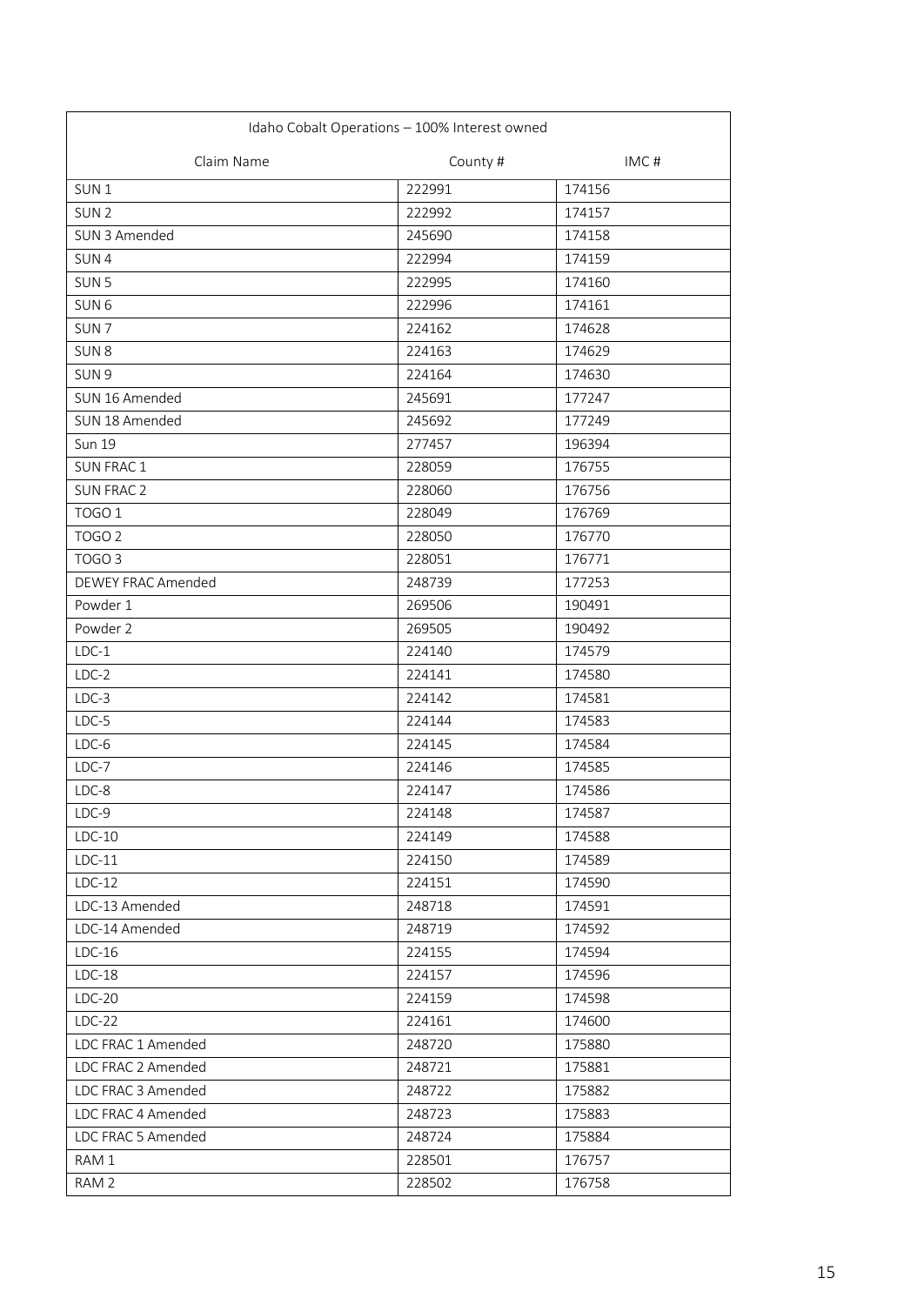| Idaho Cobalt Operations - 100% Interest owned |          |        |
|-----------------------------------------------|----------|--------|
| Claim Name                                    | County # | IMC#   |
| RAM <sub>3</sub>                              | 228503   | 176759 |
| RAM 4                                         | 228504   | 176760 |
| RAM <sub>5</sub>                              | 228505   | 176761 |
| RAM 6                                         | 228506   | 176762 |
| RAM <sub>7</sub>                              | 228507   | 176763 |
| RAM <sub>8</sub>                              | 228508   | 176764 |
| RAM 9                                         | 228509   | 176765 |
| <b>RAM 10</b>                                 | 228510   | 176766 |
| <b>RAM 11</b>                                 | 228511   | 176767 |
| <b>RAM 12</b>                                 | 228512   | 176768 |
| RAM 13 Amended                                | 245700   | 181276 |
| RAM 14 Amended                                | 245699   | 181277 |
| RAM 15 Amended                                | 245698   | 181278 |
| RAM 16 Amended                                | 245697   | 181279 |
| Ram Frac 1 Amended                            | 245696   | 178081 |
| Ram Frac 2 Amended                            | 245695   | 178082 |
| Ram Frac 3 Amended                            | 245694   | 178083 |
| Ram Frac 4 Amended                            | 245693   | 178084 |
| HZ1                                           | 224173   | 174639 |
| HZ <sub>2</sub>                               | 224174   | 174640 |
| HZ <sub>3</sub>                               | 224175   | 174641 |
| HZ4                                           | 224176   | 174642 |
| HZ <sub>5</sub>                               | 224413   | 174643 |
| HZ <sub>6</sub>                               | 224414   | 174644 |
| HZ <sub>7</sub>                               | 224415   | 174645 |
| HZ <sub>8</sub>                               | 224416   | 174646 |
| HZ <sub>9</sub>                               | 224417   | 174647 |
| HZ 10                                         | 224418   | 174648 |
| HZ 11                                         | 224419   | 174649 |
| HZ 12                                         | 224420   | 174650 |
| HZ 13                                         | 224421   | 174651 |
| <b>HZ 14</b>                                  | 224422   | 174652 |
| HZ 15                                         | 231338   | 178085 |
| HZ 16                                         | 231339   | 178086 |
| <b>HZ 18</b>                                  | 231340   | 178087 |
| HZ 19                                         | 224427   | 174657 |
| Z 20                                          | 224428   | 174658 |
| HZ 21                                         | 224193   | 174659 |
| <b>HZ 22</b>                                  | 224194   | 174660 |
| <b>HZ 23</b>                                  | 224195   | 174661 |
| <b>HZ 24</b>                                  | 224196   | 174662 |
| <b>HZ 25</b>                                  | 224197   | 174663 |
| HZ 26                                         | 224198   | 174664 |
| <b>HZ 27</b>                                  | 224199   | 174665 |
| <b>HZ 28</b>                                  | 224200   | 174666 |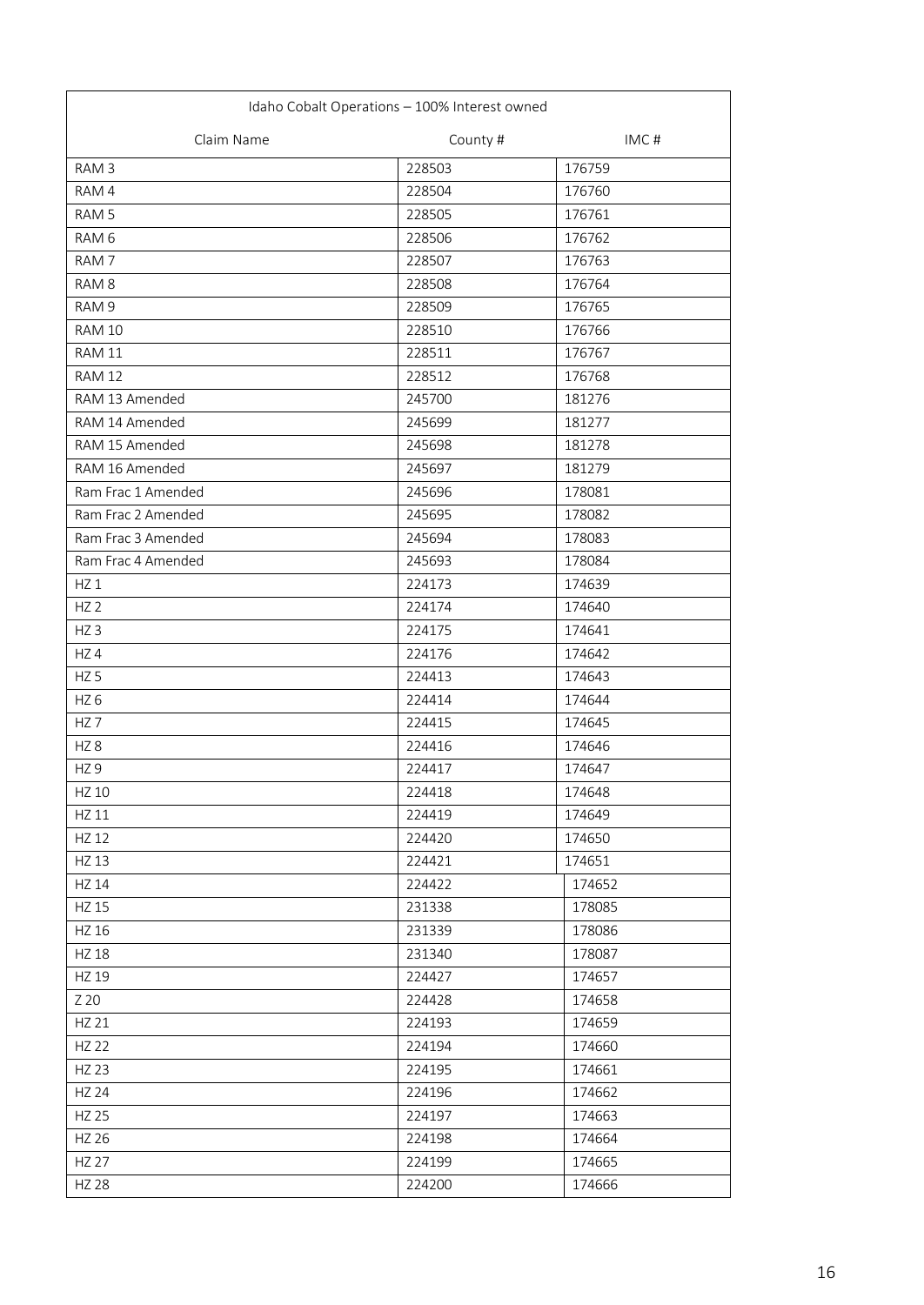| Idaho Cobalt Operations - 100% Interest owned |          |        |
|-----------------------------------------------|----------|--------|
| Claim Name                                    | County # | IMC#   |
| <b>HZ 29</b>                                  | 224201   | 174667 |
| <b>HZ 30</b>                                  | 224202   | 174668 |
| HZ 31                                         | 224203   | 174669 |
| <b>HZ32</b>                                   | 224204   | 174670 |
| <b>HZ FRAC</b>                                | 228967   | 177254 |
| JC <sub>1</sub>                               | 224165   | 174631 |
| JC <sub>2</sub>                               | 224166   | 174632 |
| JC <sub>3</sub>                               | 224167   | 174633 |
| JC4                                           | 224168   | 174634 |
| JC 5 Amended                                  | 245689   | 174635 |
| JC <sub>6</sub>                               | 224170   | 174636 |
| JC FR 7                                       | 224171   | 174637 |
| JCFR8                                         | 224172   | 174638 |
| JC <sub>9</sub>                               | 228054   | 176750 |
| JC 10                                         | 228055   | 176751 |
| JC 11                                         | 228056   | 176752 |
| $JC-12$                                       | 228057   | 176753 |
| $JC-13$                                       | 228058   | 176754 |
| JC 14                                         | 228971   | 177250 |
| JC 15                                         | 228970   | 177251 |
| JC 16                                         | 228969   | 177252 |
| JC 17                                         | 259006   | 187091 |
| JC 18                                         | 259007   | 187092 |
| JC 19                                         | 259008   | 187093 |
| JC 20                                         | 259009   | 187094 |
| JC 21                                         | 259010   | 187095 |
| JC 22                                         | 259011   | 187096 |
| CHELAN NO. 1 Amended                          | 248345   | 175861 |
| GOOSE 2 Amended                               | 259554   | 175863 |
| GOOSE 3                                       | 227285   | 175864 |
| GOOSE 4 Amended                               | 259553   | 175865 |
| GOOSE 6                                       | 227282   | 175867 |
| GOOSE 7 Amended                               | 259552   | 175868 |
| GOOSE 8 Amended                               | 259551   | 175869 |
| GOOSE 10 Amended                              | 259550   | 175871 |
| GOOSE 11 Amended                              | 259549   | 175872 |
| GOOSE 12 Amended                              | 259548   | 175873 |
| <b>GOOSE 13</b>                               | 228028   | 176729 |
| GOOSE 14 Amended                              | 259547   | 176730 |
| <b>GOOSE 15</b>                               | 228030   | 176731 |
| <b>GOOSE 16</b>                               | 228031   | 176732 |
| <b>GOOSE 17</b>                               | 228032   | 176733 |
| GOOSE 18 Amended                              | 259546   | 176734 |
| GOOSE 19 Amended                              | 259545   | 176735 |
| <b>GOOSE 20</b>                               | 228035   | 176736 |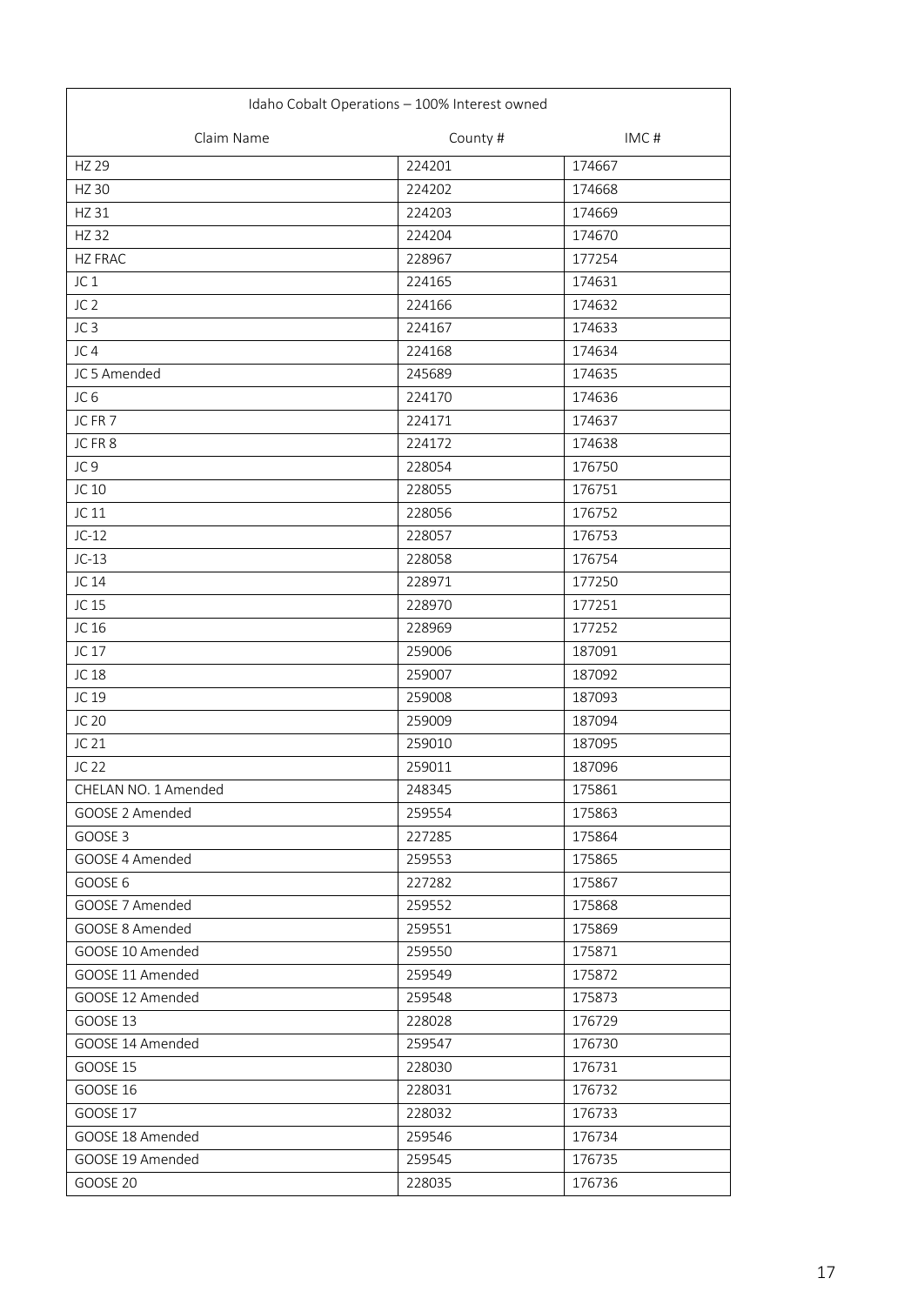| Idaho Cobalt Operations - 100% Interest owned |          |        |
|-----------------------------------------------|----------|--------|
| Claim Name                                    | County # | IMC#   |
| <b>GOOSE 21</b>                               | 228036   | 176737 |
| <b>GOOSE 22</b>                               | 228037   | 176738 |
| GOOSE 23                                      | 228038   | 176739 |
| GOOSE 24                                      | 228039   | 176740 |
| GOOSE 25                                      | 228040   | 176741 |
| SOUTH ID 1 Amended                            | 248725   | 175874 |
| SOUTH ID 2 Amended                            | 248726   | 175875 |
| SOUTH ID 3 Amended                            | 248727   | 175876 |
| SOUTH ID 4 Amended                            | 248717   | 175877 |
| SOUTH ID 5 Amended                            | 248715   | 176743 |
| SOUTH ID 6 Amended                            | 248716   | 176744 |
| South ID <sub>7</sub>                         | 306433   | 218216 |
| South ID 8                                    | 306434   | 218217 |
| South ID 9                                    | 306435   | 218218 |
| South ID 10                                   | 306436   | 218219 |
| South ID 11                                   | 306437   | 218220 |
| South ID 12                                   | 306438   | 218221 |
| South ID 13                                   | 306439   | 218222 |
| South ID 14                                   | 306440   | 218223 |
| $OMS-1$                                       | 307477   | 218904 |
| Chip 1                                        | 248956   | 184883 |
| Chip 2                                        | 248957   | 184884 |
| Chip 3 Amended                                | 277465   | 196402 |
| Chip 4 Amended                                | 277466   | 196403 |
| Chip 5 Amended                                | 277467   | 196404 |
| Chip 6 Amended                                | 277468   | 196405 |
| Chip 7 Amended                                | 277469   | 196406 |
| Chip 8 Amended                                | 277470   | 196407 |
| Chip 9 Amended                                | 277471   | 196408 |
| Chip 10 Amended                               | 277472   | 196409 |
| Chip 11 Amended                               | 277473   | 196410 |
| Chip 12 Amended                               | 277474   | 196411 |
| Chip 13 Amended                               | 277475   | 196412 |
| Chip 14 Amended                               | 277476   | 196413 |
| Chip 15 Amended                               | 277477   | 196414 |
| Chip 16 Amended                               | 277478   | 196415 |
| Chip 17 Amended                               | 277479   | 196416 |
| Chip 18 Amended                               | 277480   | 196417 |
| Sun 20                                        | 306042   | 218133 |
| <b>Sun 21</b>                                 | 306043   | 218134 |
| Sun 22                                        | 306044   | 218135 |
| <b>Sun 23</b>                                 | 306045   | 218136 |
| Sun 24                                        | 306046   | 218137 |
| Sun 25                                        | 306047   | 218138 |
| <b>Sun 26</b>                                 | 306048   | 218139 |
|                                               |          |        |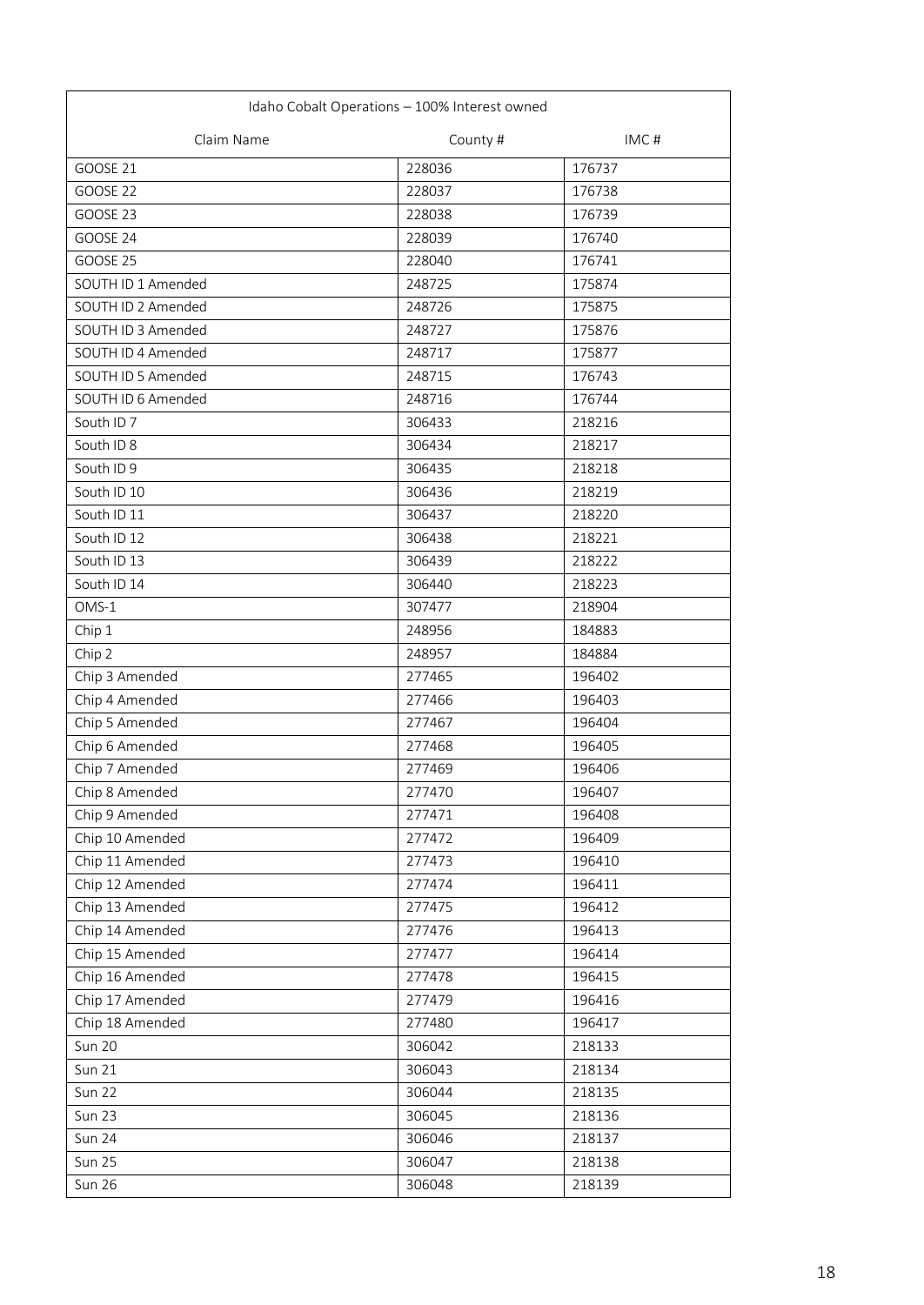| Idaho Cobalt Operations - 100% Interest owned |          |        |
|-----------------------------------------------|----------|--------|
| Claim Name                                    | County # | IMC#   |
| <b>Sun 27</b>                                 | 306049   | 218140 |
| <b>Sun 28</b>                                 | 306050   | 218141 |
| <b>Sun 29</b>                                 | 306051   | 218142 |
| Sun 30                                        | 306052   | 218143 |
| <b>Sun 31</b>                                 | 306053   | 218144 |
| <b>Sun 32</b>                                 | 306054   | 218145 |
| <b>Sun 33</b>                                 | 306055   | 218146 |
| <b>Sun 34</b>                                 | 306056   | 218147 |
| <b>Sun 35</b>                                 | 306057   | 218148 |
| <b>Sun 36</b>                                 | 306058   | 218149 |
| Chip 21 Fraction                              | 306059   | 218113 |
| Chip 22 Fraction                              | 306060   | 218114 |
| Chip 23                                       | 306025   | 218115 |
| Chip 24                                       | 306026   | 218116 |
| Chip 25                                       | 306027   | 218117 |
| Chip 26                                       | 306028   | 218118 |
| Chip 27                                       | 306029   | 218119 |
| Chip 28                                       | 306030   | 218120 |
| Chip 29                                       | 306031   | 218121 |
| Chip 30                                       | 306032   | 218122 |
| Chip 31                                       | 306033   | 218123 |
| Chip 32                                       | 306034   | 218124 |
| Chip 33                                       | 306035   | 218125 |
| Chip 34                                       | 306036   | 218126 |
| Chip 35                                       | 306037   | 218127 |
| Chip 36                                       | 306038   | 218128 |
| Chip 37                                       | 306039   | 218129 |
| Chip 38                                       | 306040   | 218130 |
| Chip 39                                       | 306041   | 218131 |
| Chip 40                                       | 307491   | 218895 |
| DRC NW 1                                      | 307492   | 218847 |
| DRC NW 2                                      | 307493   | 218848 |
| DRC NW 3                                      | 307494   | 218849 |
| DRC NW 4                                      | 307495   | 218850 |
| DRC NW 5                                      | 307496   | 218851 |
| DRC NW 6                                      | 307497   | 218852 |
| DRC NW 7                                      | 307498   | 218853 |
| DRC NW 8                                      | 307499   | 218854 |
| DRC NW 9                                      | 307500   | 218855 |
| DRC NW 10                                     | 307501   | 218856 |
| DRC NW 11                                     | 307502   | 218857 |
| DRC NW 12                                     | 307503   | 218858 |
| DRC NW 13                                     | 307504   | 218859 |
| DRC NW 14                                     | 307505   | 218860 |
| DRC NW 15                                     | 307506   | 218861 |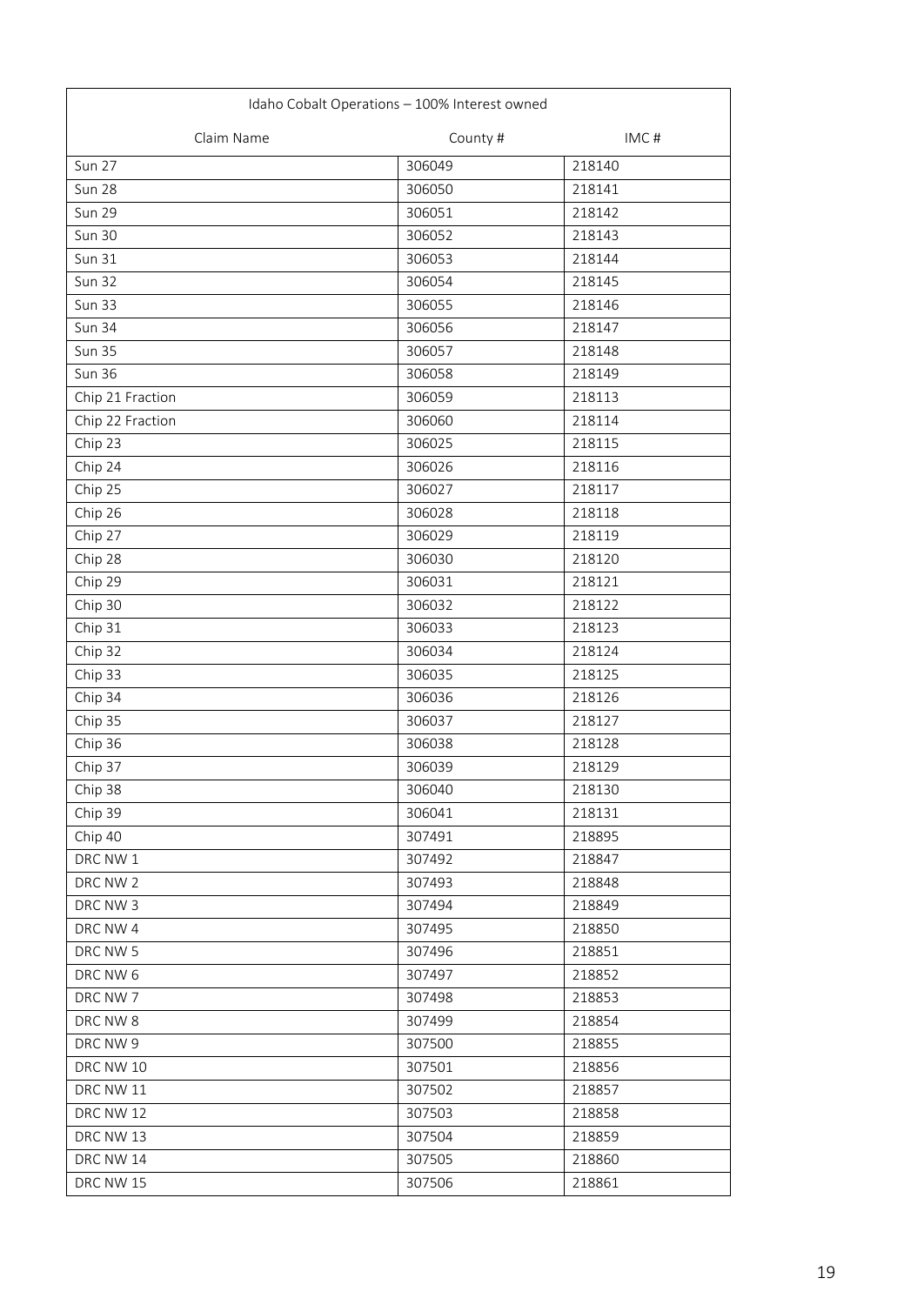| Idaho Cobalt Operations - 100% Interest owned |          |        |
|-----------------------------------------------|----------|--------|
| Claim Name                                    | County # | IMC#   |
| DRC NW 16                                     | 307507   | 218862 |
| DRC NW 17                                     | 307508   | 218863 |
| DRC NW 18                                     | 307509   | 218864 |
| DRC NW 19                                     | 307510   | 218865 |
| DRC NW 20                                     | 307511   | 218866 |
| DRC NW 21                                     | 307512   | 218867 |
| DRC NW 22                                     | 307513   | 218868 |
| DRC NW 23                                     | 307514   | 218869 |
| DRC NW 24                                     | 307515   | 218870 |
| DRC NW 25                                     | 307516   | 218871 |
| DRC NW 26                                     | 307517   | 218872 |
| DRC NW 27                                     | 307518   | 218873 |
| DRC NW 28                                     | 307519   | 218874 |
| DRC NW 29                                     | 307520   | 218875 |
| DRC NW 30                                     | 307521   | 218876 |
| DRC NW 31                                     | 307522   | 218877 |
| DRC NW 32                                     | 307523   | 218878 |
| DRC NW 33                                     | 307524   | 218879 |
| DRC NW 34                                     | 307525   | 218880 |
| DRC NW 35                                     | 307526   | 218881 |
| DRC NW 36                                     | 307527   | 218882 |
| DRC NW 37                                     | 307528   | 218883 |
| DRC NW 38                                     | 307529   | 218884 |
| DRC NW 39                                     | 307530   | 218885 |
| DRC NW 40                                     | 307531   | 218886 |
| DRC NW 41                                     | 307532   | 218887 |
| DRC NW 42                                     | 307533   | 218888 |
| DRC NW 43                                     | 307534   | 218889 |
| DRC NW 44                                     | 307535   | 218890 |
| DRC NW 45                                     | 307536   | 218891 |
| DRC NW 46                                     | 307537   | 218892 |
| DRC NW 47                                     | 307538   | 218893 |
| DRC NW 48                                     | 307539   | 218894 |
| EBatt 1                                       | 307483   | 218896 |
| EBatt 2                                       | 307484   | 218897 |
| EBatt 3                                       | 307485   | 218898 |
| EBatt 4                                       | 307486   | 218899 |
| EBatt 5                                       | 307487   | 218900 |
| EBatt 6                                       | 307488   | 218901 |
| EBatt 7                                       | 307489   | 218902 |
| EBatt 8                                       | 307490   | 218903 |
| OMM-1                                         | 307478   | 218905 |
| OMM-2                                         | 307479   | 218906 |
| OMN-2                                         | 307481   | 218908 |
| OMN-3                                         | 307482   | 218909 |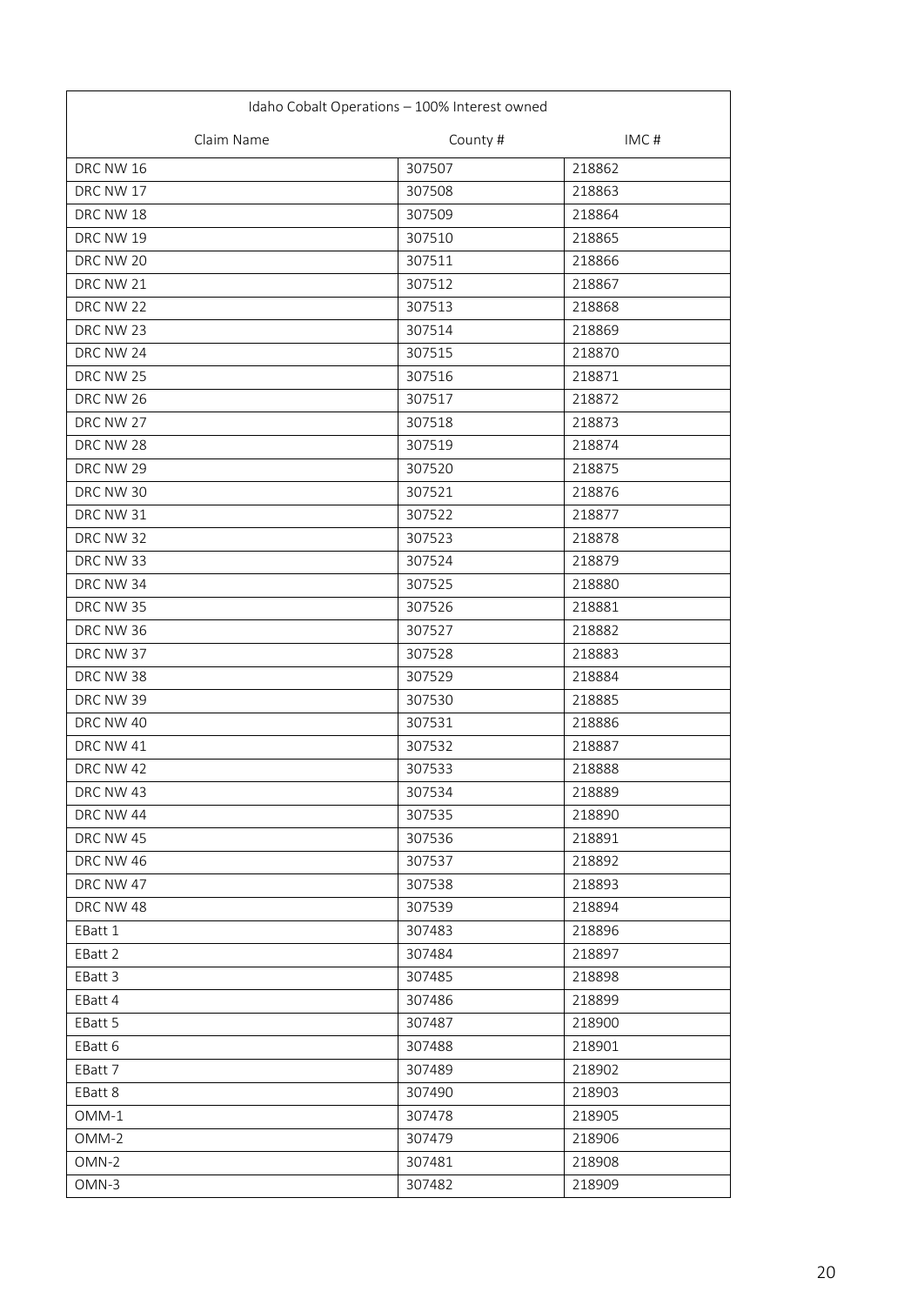| Idaho Cobalt Operations - 100% Interest owned |          |        |
|-----------------------------------------------|----------|--------|
| Claim Name                                    | County # | IMC#   |
| BTG-1                                         | 307471   | 218910 |
| BTG-2                                         | 307472   | 218911 |
| BTG-3                                         | 307473   | 218912 |
| BTG-4                                         | 307474   | 218913 |
| BTG-5                                         | 307475   | 218914 |
| BTG-6                                         | 307476   | 218915 |
| <b>NFX 17</b>                                 | 307230   | 218685 |
| <b>NFX 18</b>                                 | 307231   | 218686 |
| <b>NFX 19</b>                                 | 307232   | 218687 |
| <b>NFX 20</b>                                 | 307233   | 218688 |
| <b>NFX 21</b>                                 | 307234   | 218689 |
| <b>NFX 22</b>                                 | 307235   | 218690 |
| <b>NFX 23</b>                                 | 307236   | 218691 |
| <b>NFX 24</b>                                 | 307237   | 218692 |
| <b>NFX 25</b>                                 | 307238   | 218693 |
| <b>NFX 30</b>                                 | 307243   | 218698 |
| <b>NFX 31</b>                                 | 307244   | 218699 |
| <b>NFX 32</b>                                 | 307245   | 218700 |
| <b>NFX 33</b>                                 | 307246   | 218701 |
| <b>NFX 34</b>                                 | 307247   | 218702 |
| <b>NFX 35</b>                                 | 307248   | 218703 |
| <b>NFX 36</b>                                 | 307249   | 218704 |
| <b>NFX 37</b>                                 | 307250   | 218705 |
| <b>NFX 38</b>                                 | 307251   | 218706 |
| <b>NFX42</b>                                  | 307255   | 218710 |
| <b>NFX43</b>                                  | 307256   | 218711 |
| <b>NFX 44</b>                                 | 307257   | 218712 |
| <b>NFX 45</b>                                 | 307258   | 218713 |
| <b>NFX 46</b>                                 | 307259   | 218714 |
| <b>NFX 47</b>                                 | 307260   | 218715 |
| <b>NFX48</b>                                  | 307261   | 218716 |
| <b>NFX 49</b>                                 | 307262   | 218717 |
| <b>NFX 50</b>                                 | 307263   | 218718 |
| <b>NFX 56</b>                                 | 307269   | 218724 |
| <b>NFX 57</b>                                 | 307270   | 218725 |
| <b>NFX 58</b>                                 | 307271   | 218726 |
| <b>NFX 59</b>                                 | 307272   | 218727 |
| NFX 60 Amended                                | 307558   | 218728 |
| <b>NFX 61</b>                                 | 307274   | 218729 |
| <b>NFX 62</b>                                 | 307275   | 218730 |
| <b>NFX 63</b>                                 | 307276   | 218731 |
| <b>NFX 64</b>                                 | 307277   | 218732 |
|                                               |          |        |
| OMN-1 revised                                 | 315879   | 228322 |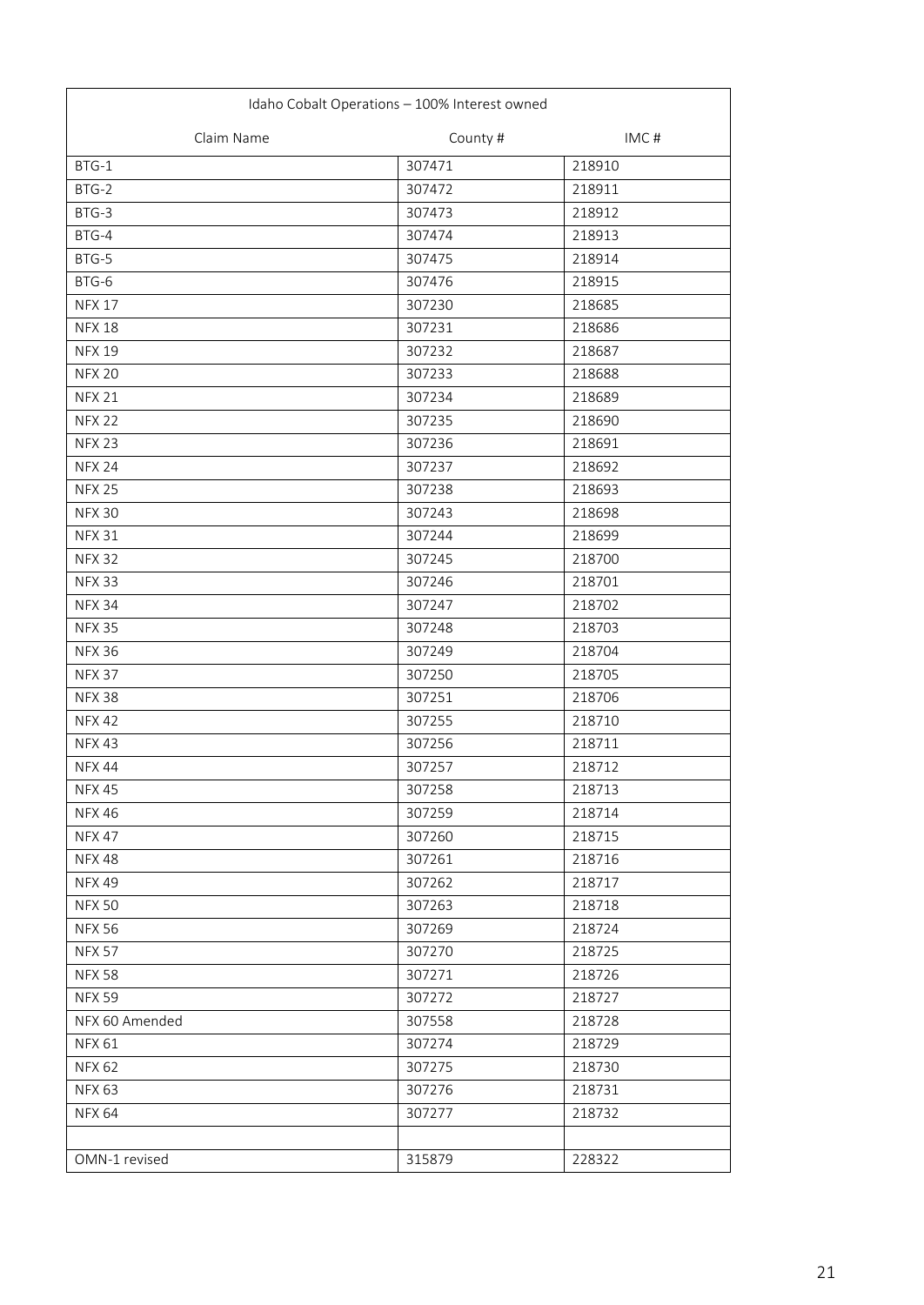# **Appendix 5B**

# **Mining exploration entity or oil and gas exploration entity quarterly cash flow report**

| Name of entity         |                                   |
|------------------------|-----------------------------------|
| Jervois Global Limited |                                   |
| ABN                    | Quarter ended ("current quarter") |
| 52 007 626 575         | 31 December 2021                  |

| <b>Consolidated statement of cash flows</b> |                                                               | <b>Current quarter</b><br>\$A'000 | Year to date<br>$(12$ months)<br>\$A'000 |
|---------------------------------------------|---------------------------------------------------------------|-----------------------------------|------------------------------------------|
| 1.                                          | Cash flows from operating activities                          |                                   |                                          |
| 1.1                                         | Receipts from customers                                       | 119,615                           | 150,657                                  |
| 1.2                                         | Payments for                                                  |                                   |                                          |
|                                             | exploration & evaluation<br>(a)                               |                                   |                                          |
|                                             | (b)<br>development                                            |                                   |                                          |
|                                             | (c)<br>production                                             | (143, 867)                        | (168, 644)                               |
|                                             | (d)<br>staff costs                                            | (2, 121)                          | (6,615)                                  |
|                                             | (e) administration and corporate costs                        | (1, 854)                          | (4,376)                                  |
| 1.3                                         | Dividends received (see note 3)                               |                                   |                                          |
| 1.4                                         | Interest received                                             |                                   |                                          |
| 1.5                                         | Interest and other costs of finance paid                      |                                   |                                          |
| 1.6                                         | Income taxes paid                                             | (284)                             | (370)                                    |
| 1.7                                         | Government grants and tax incentives                          |                                   | 62                                       |
| 1.8                                         | Other – incl. business development costs<br>and SMP BFS costs | (868)                             | (6, 368)                                 |
| 1.9                                         | Net cash from / (used in) operating<br>activities             | (29, 379)                         | (35, 654)                                |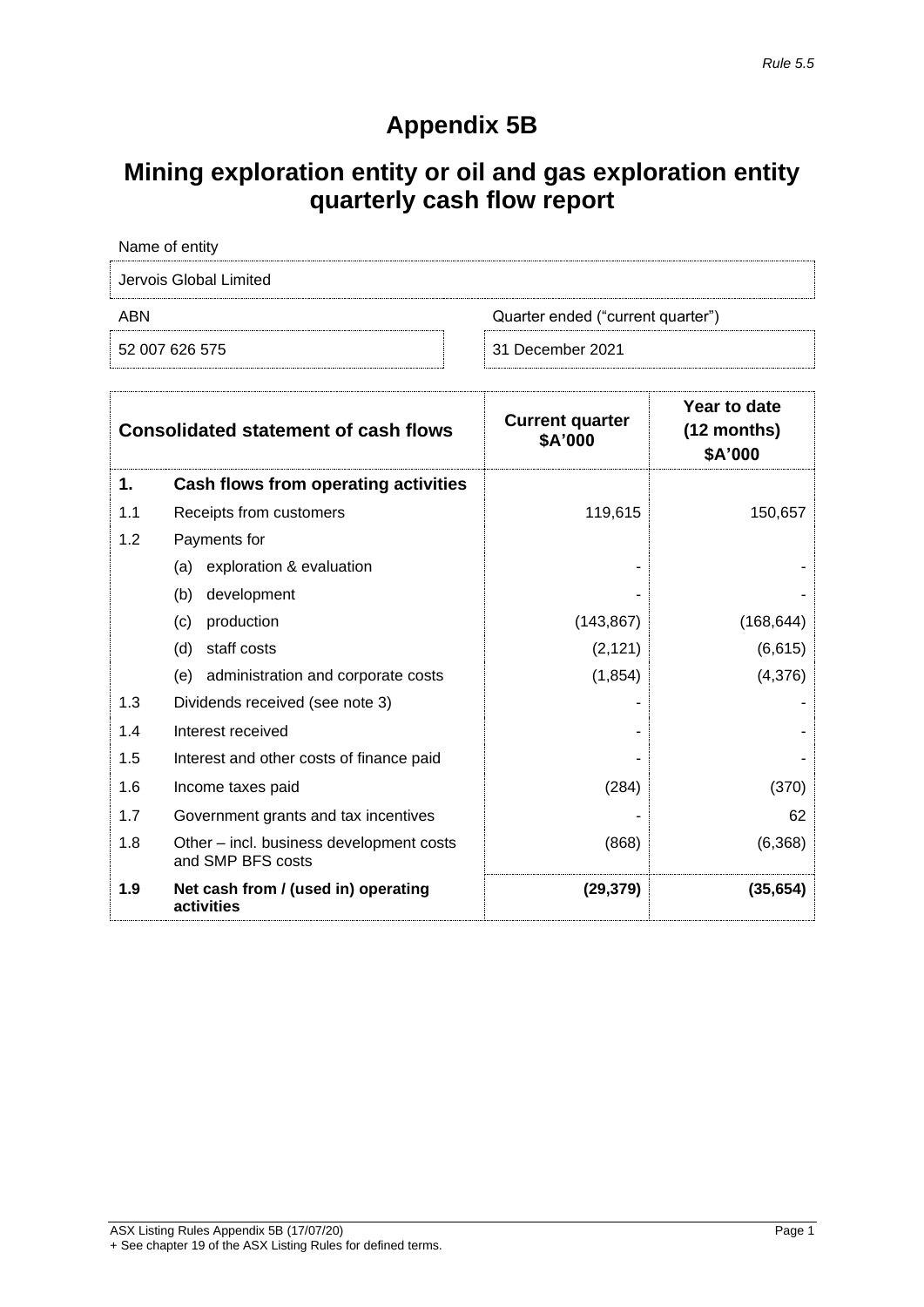| 2.  | Cash flows from investing activities                                      |           |            |
|-----|---------------------------------------------------------------------------|-----------|------------|
| 2.1 | Payments to acquire or for:                                               |           |            |
|     | entities<br>(a)                                                           |           |            |
|     | (b)<br>tenements                                                          |           |            |
|     | (c)<br>property, plant and equipment – incl.<br>assets under construction | (18, 120) | (34,062)   |
|     | exploration & evaluation<br>(d)                                           | (31)      | (106)      |
|     | acquisition of subsidiaries <sup>1</sup><br>(e)                           | 3,723     | (204, 783) |
|     | (f)<br>transfer tax on acquisition <sup>2</sup>                           | (3,981)   | (3,981)    |
|     | other non-current assets<br>(g)                                           |           |            |
| 2.2 | Proceeds from the disposal of:                                            |           |            |
|     | entities<br>(a)                                                           |           |            |
|     | (b)<br>tenements                                                          |           |            |
|     | (c)<br>property, plant and equipment                                      | 883       | 941        |
|     | (d)<br>investments                                                        |           |            |
|     | other non-current assets<br>(e)                                           |           |            |
| 2.3 | Cash flows from loans to other entities                                   |           |            |
| 2.4 | Dividends received (see note 3)                                           |           |            |
| 2.5 | Other - SMP Refinery Purchase: lease<br>payment                           | (1, 182)  | (3,831)    |
| 2.6 | Net cash from / (used in) investing<br>activities                         | (18, 708) | (245, 822) |

| 3.   | Cash flows from financing activities                                                       |         |           |
|------|--------------------------------------------------------------------------------------------|---------|-----------|
| 3.1  | Proceeds from issues of equity securities<br>(excluding convertible debt securities)       |         | 266,449   |
| 3.2  | Proceeds from issue of convertible debt<br>securities                                      |         |           |
| 3.3  | Proceeds from exercise of options                                                          | 308     | 3,271     |
| 3.4  | Transaction costs related to issues of equity<br>securities or convertible debt securities | (1,974) | (11,678)  |
| 3.5  | Proceeds from borrowings                                                                   | 76,586  | 76,586    |
| 3.6  | Repayment of borrowings                                                                    |         |           |
| 3.7  | Transaction costs related to loans and<br>borrowings                                       | (1,748) | (5,504)   |
| 3.8  | Dividends paid                                                                             |         |           |
| 3.9  | Other – restricted cash                                                                    |         | (21, 465) |
| 3.10 | Net cash from / (used in) financing<br>activities                                          | 73,172  | 307,659   |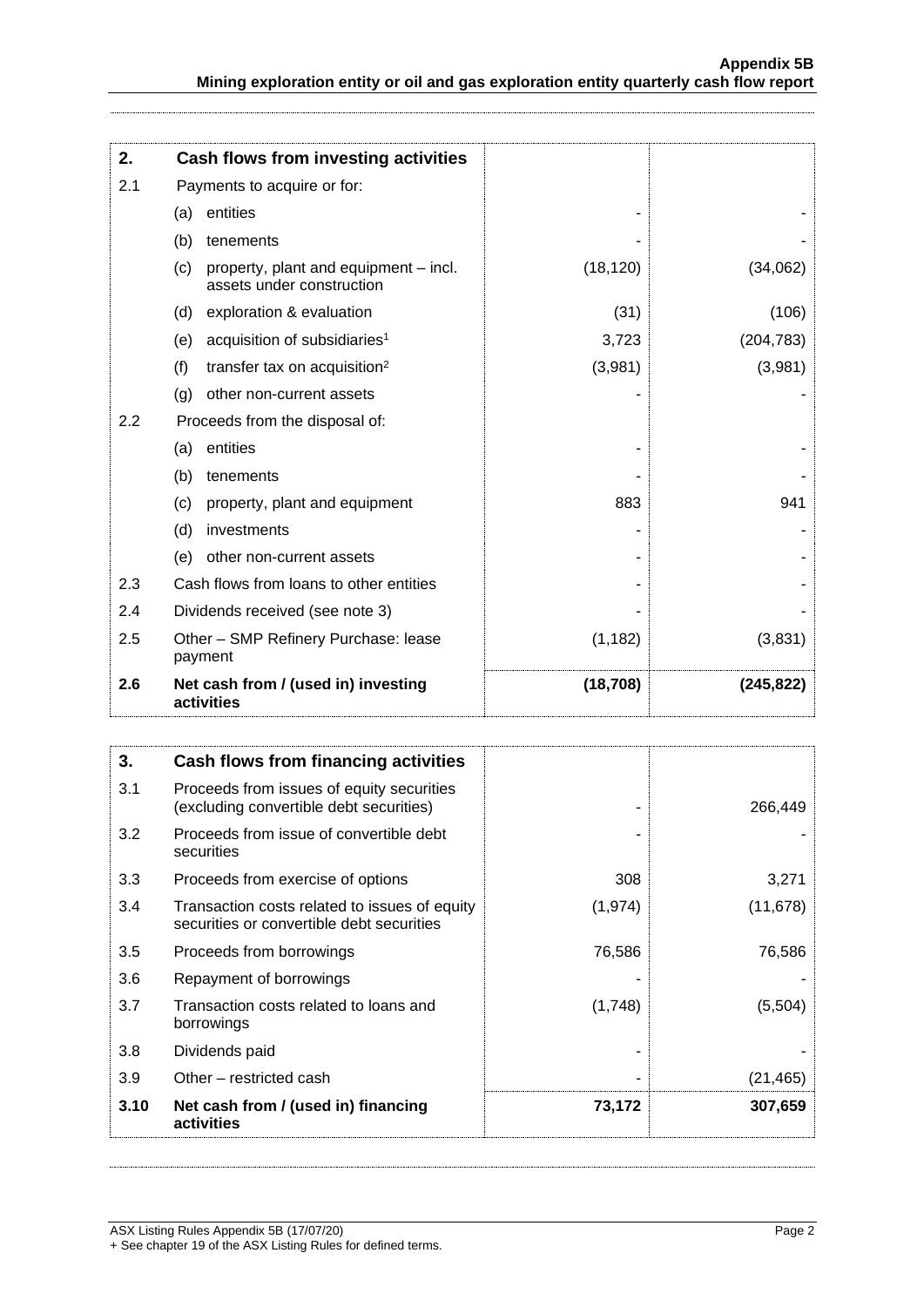| 4.  | Net increase / (decrease) in cash and<br>cash equivalents for the period |           |            |
|-----|--------------------------------------------------------------------------|-----------|------------|
| 4.1 | Cash and cash equivalents at beginning of<br>period                      | 43.249    | 42.331     |
| 4.2 | Net cash from / (used in) operating<br>activities (item 1.9 above)       | (29, 379) | (35, 654)  |
| 4.3 | Net cash from / (used in) investing activities<br>(item 2.6 above)       | (18,708)  | (245, 822) |
| 4.4 | Net cash from / (used in) financing activities<br>item 3.10 above)       | 73.172    | 307.659    |
| 4.5 | Effect of movement in exchange rates on<br>cash held                     | (604)     | (784)      |
| 4.6 | Cash and cash equivalents at end of<br>period                            | 67,730    | 67,730     |

- 1. During the current quarter, certain post-closing adjustments in relation to the Company's acquisition of Jervois Finland (formerly Freeport Cobalt) resulted in an adjustment to the purchase price and a resultant cash refund of US\$2.6 million (A\$3.7 million) to the Company.
- 2. A 1.6% transfer tax fee is levied by Finnish authorities on the fair market value of cross-border acquisitions, resulting in the payment of €2.6 million (A\$3.9 million) in relation to the acquisition of Jervois Finland (formerly Freeport Cobalt).

| 5.  | Reconciliation of cash and cash<br>equivalents<br>at the end of the quarter (as shown in the<br>consolidated statement of cash flows) to the<br>related items in the accounts | <b>Current quarter</b><br>\$A'000 | <b>Previous quarter</b><br>\$A'000 |
|-----|-------------------------------------------------------------------------------------------------------------------------------------------------------------------------------|-----------------------------------|------------------------------------|
| 5.1 | <b>Bank balances</b>                                                                                                                                                          | 67.730                            | 43,249                             |
| 5.2 | Call deposits                                                                                                                                                                 |                                   |                                    |
| 5.3 | <b>Bank overdrafts</b>                                                                                                                                                        |                                   |                                    |
| 5.4 | Other (provide details)                                                                                                                                                       | -                                 |                                    |
| 5.5 | Cash and cash equivalents at end of<br>quarter (should equal item 4.6 above)                                                                                                  | 67,630                            | 43,249                             |

| 6.                                                                                                                                                          | Payments to related parties of the entity and their<br>associates                          | <b>Current quarter</b><br>SΑ |
|-------------------------------------------------------------------------------------------------------------------------------------------------------------|--------------------------------------------------------------------------------------------|------------------------------|
| 6.1                                                                                                                                                         | Aggregate amount of payments to related parties and their<br>associates included in item 1 | 129                          |
| 6.2                                                                                                                                                         | Aggregate amount of payments to related parties and their<br>associates included in item 2 |                              |
| Note: if any amounts are shown in items 6.1 or 6.2, your quarterly activity report must include a description of, and an<br>explanation for, such payments. |                                                                                            |                              |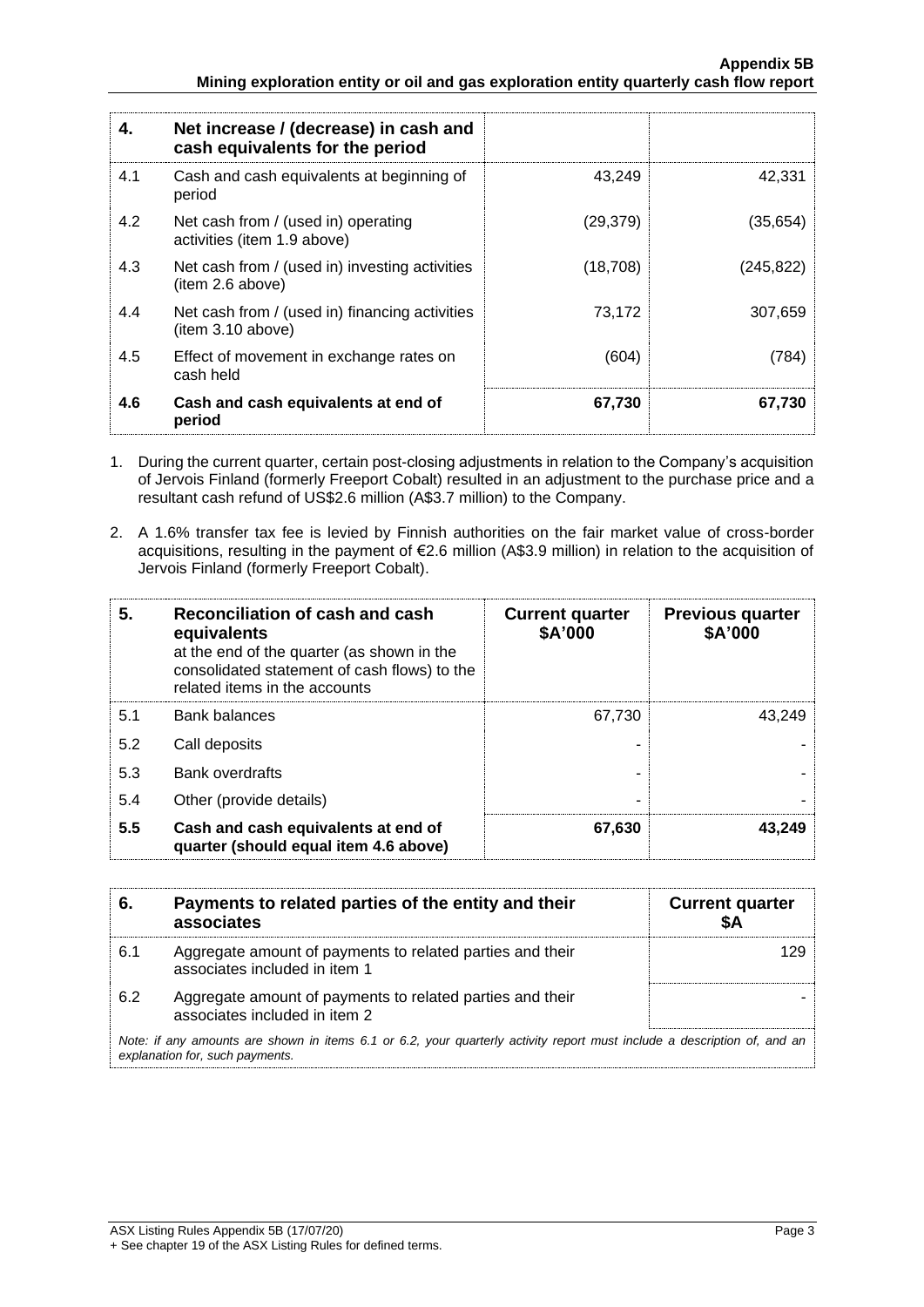#### **Appendix 5B Mining exploration entity or oil and gas exploration entity quarterly cash flow report**

| 7.         | <b>Financing facilities</b><br>Note: the term "facility' includes all forms of financing<br>arrangements available to the entity.<br>Add notes as necessary for an understanding of the<br>sources of finance available to the entity.                                                                                                               | <b>Total facility</b><br>amount at quarter<br>end<br>\$A'000 | Amount drawn at<br>quarter end<br>\$A'000 |  |
|------------|------------------------------------------------------------------------------------------------------------------------------------------------------------------------------------------------------------------------------------------------------------------------------------------------------------------------------------------------------|--------------------------------------------------------------|-------------------------------------------|--|
| 7.1        | Bond Facility <sup>1</sup>                                                                                                                                                                                                                                                                                                                           | 132,268                                                      |                                           |  |
| 7.2        | Secured Revolving Credit Facility <sup>2</sup>                                                                                                                                                                                                                                                                                                       | 103,268                                                      | 79,172                                    |  |
| 7.3        | Other                                                                                                                                                                                                                                                                                                                                                |                                                              |                                           |  |
| 7.4        | <b>Total financing facilities</b>                                                                                                                                                                                                                                                                                                                    | 235,536                                                      | 79,172                                    |  |
|            |                                                                                                                                                                                                                                                                                                                                                      |                                                              |                                           |  |
| 7.5        | Unused financing facilities available at quarter end                                                                                                                                                                                                                                                                                                 |                                                              | 156,364                                   |  |
| 7.6        | Include in the box below a description of each facility above, including the lender, interest<br>rate, maturity date and whether it is secured or unsecured. If any additional financing facilities<br>have been entered into or are proposed to be entered into after quarter end, include a note<br>providing details of those facilities as well. |                                                              |                                           |  |
|            | 1. Bond Facility - US\$100.0 million:                                                                                                                                                                                                                                                                                                                |                                                              |                                           |  |
|            | On 20 July 2021 the Company completed settlement of a US\$100.0 million senior secured<br>bond facility. The bonds were issued by the Company's wholly owned subsidiary, Jervois<br>Mining USA Limited, and are administered by the bond trustee, Nordic Trustee AS. The bonds<br>remain undrawn as of 31 December 2021.                             |                                                              |                                           |  |
|            | Key terms:                                                                                                                                                                                                                                                                                                                                           |                                                              |                                           |  |
|            | Issuer: Jervois Mining USA Limited (wholly owned subsidiary of the Company).                                                                                                                                                                                                                                                                         |                                                              |                                           |  |
|            | Maturity: 5-year tenor with a maturity date of 20 July 2026.<br>٠                                                                                                                                                                                                                                                                                    |                                                              |                                           |  |
|            | Original issue discount of 2%.<br>$\bullet$                                                                                                                                                                                                                                                                                                          |                                                              |                                           |  |
|            | Coupon rate: 12.5% per annum with interest payable bi-annually.                                                                                                                                                                                                                                                                                      |                                                              |                                           |  |
|            | No amortisation - bullet payment on maturity.<br>$\bullet$                                                                                                                                                                                                                                                                                           |                                                              |                                           |  |
|            | Non-callable for 3 years, after which callable at par plus 62.5% of coupon, declining<br>rateably to par in year 5.                                                                                                                                                                                                                                  |                                                              |                                           |  |
|            | Transaction security: First priority security over all material assets of the Issuer,<br>pledge of all the shares of the Issuer, intercompany loans.                                                                                                                                                                                                 |                                                              |                                           |  |
|            | 2. Secured Revolving Credit Facility - US\$75.0 million:                                                                                                                                                                                                                                                                                             |                                                              |                                           |  |
|            | On 28 October 2021 the Company's wholly owned subsidiaries, Jervois Suomi Holding Oy<br>and Jervois Finland Oy entered into a secured loan facility with Mercuria Energy Trading SA,<br>a wholly owned subsidiary of Mercuria Energy Group Limited, to borrow up to US\$75 million.                                                                  |                                                              |                                           |  |
| Key terms: |                                                                                                                                                                                                                                                                                                                                                      |                                                              |                                           |  |
|            | Borrowers: Jervois Suomi Holding Oy and Jervois Finland Oy (wholly owned<br>subsidiaries of the Company).                                                                                                                                                                                                                                            |                                                              |                                           |  |
|            | Maturity: rolling facility to 31 December 2024.<br>$\bullet$                                                                                                                                                                                                                                                                                         |                                                              |                                           |  |
|            | Interest rate: LIBOR + 5.0% per annum.<br>$\bullet$                                                                                                                                                                                                                                                                                                  |                                                              |                                           |  |
|            | Transaction security: First priority security over all material assets of Jervois Finland,<br>including inventory, receivables, collection account, and shares in Jervois Finland.                                                                                                                                                                   |                                                              |                                           |  |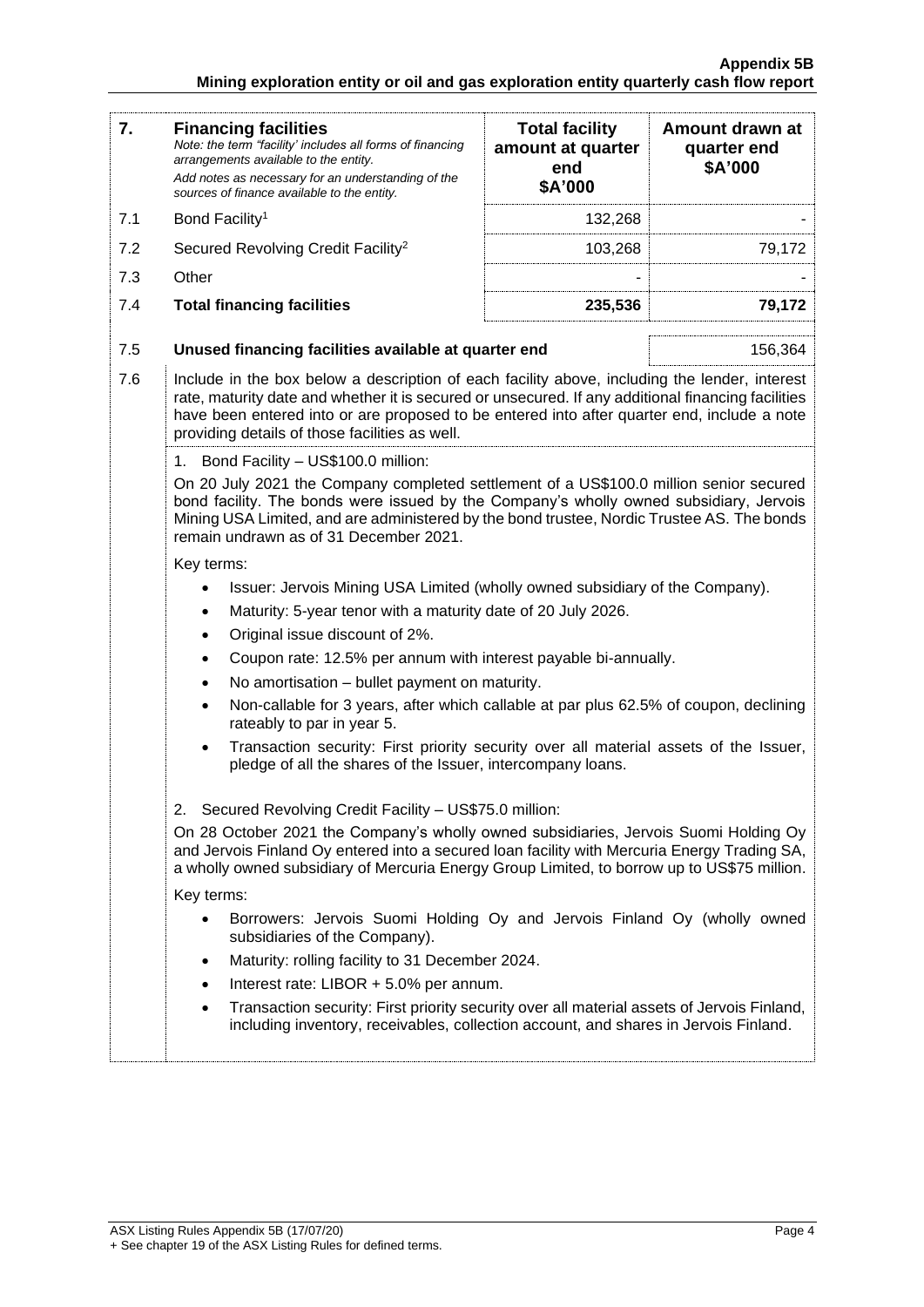| 8.                                                                                                                                                                                                                                 |             | Estimated cash available for future operating activities                                                                                                                                                               | \$A'000   |
|------------------------------------------------------------------------------------------------------------------------------------------------------------------------------------------------------------------------------------|-------------|------------------------------------------------------------------------------------------------------------------------------------------------------------------------------------------------------------------------|-----------|
| 8.1                                                                                                                                                                                                                                |             | Net cash from / (used in) operating activities (item 1.9)                                                                                                                                                              | (29, 379) |
| 8.2                                                                                                                                                                                                                                |             | (Payments for exploration & evaluation classified as investing<br>activities) (item 2.1(d))                                                                                                                            | (31)      |
| 8.3                                                                                                                                                                                                                                |             | Total relevant outgoings (item $8.1 +$ item $8.2$ )                                                                                                                                                                    | (29, 410) |
| 8.4                                                                                                                                                                                                                                |             | Cash and cash equivalents at quarter end (item 4.6)                                                                                                                                                                    | 67,730    |
| 8.5                                                                                                                                                                                                                                |             | Unused finance facilities available at quarter end (item 7.5)                                                                                                                                                          | 156,364   |
| 8.6                                                                                                                                                                                                                                |             | Total available funding (item $8.4 +$ item $8.5$ )                                                                                                                                                                     | 224,094   |
| 8.7                                                                                                                                                                                                                                | item 8.3)   | Estimated quarters of funding available (item 8.6 divided by                                                                                                                                                           | 7.62      |
| Note: if the entity has reported positive relevant outgoings (i.e., a net cash inflow) in item 8.3, answer item 8.7 as<br>"N/A". Otherwise, a figure for the estimated quarters of funding available must be included in item 8.7. |             |                                                                                                                                                                                                                        |           |
| 8.8                                                                                                                                                                                                                                |             | If item 8.7 is less than 2 quarters, please provide answers to the following questions:                                                                                                                                |           |
| 8.8.1<br>Does the entity expect that it will continue to have the current level of net operating<br>cash flows for the time being and, if not, why not?                                                                            |             |                                                                                                                                                                                                                        |           |
|                                                                                                                                                                                                                                    | Answer: N/A |                                                                                                                                                                                                                        |           |
|                                                                                                                                                                                                                                    | 8.8.2       | Has the entity taken any steps, or does it propose to take any steps, to raise further<br>cash to fund its operations and, if so, what are those steps and how likely does it<br>believe that they will be successful? |           |
|                                                                                                                                                                                                                                    | Answer: N/A |                                                                                                                                                                                                                        |           |
|                                                                                                                                                                                                                                    | 8.8.3       | Does the entity expect to be able to continue its operations and to meet its business<br>objectives and, if so, on what basis?                                                                                         |           |
| Answer: N/A                                                                                                                                                                                                                        |             |                                                                                                                                                                                                                        |           |
|                                                                                                                                                                                                                                    |             | Note: where item 8.7 is less than 2 quarters, all of questions 8.8.1, 8.8.2 and 8.8.3 above must be answered.                                                                                                          |           |

#### **Compliance statement**

- 1 This statement has been prepared in accordance with accounting standards and policies which comply with Listing Rule 19.11A.
- 2 This statement gives a true and fair view of the matters disclosed.

Date: 31 January 2022

#### Authorised by: Disclosure Committee (Name of body or officer authorising release – see note 4)

#### **Notes**

1. This quarterly cash flow report and the accompanying activity report provide a basis for informing the market about the entity's activities for the past quarter, how they have been financed and the effect this has had on its cash position. An